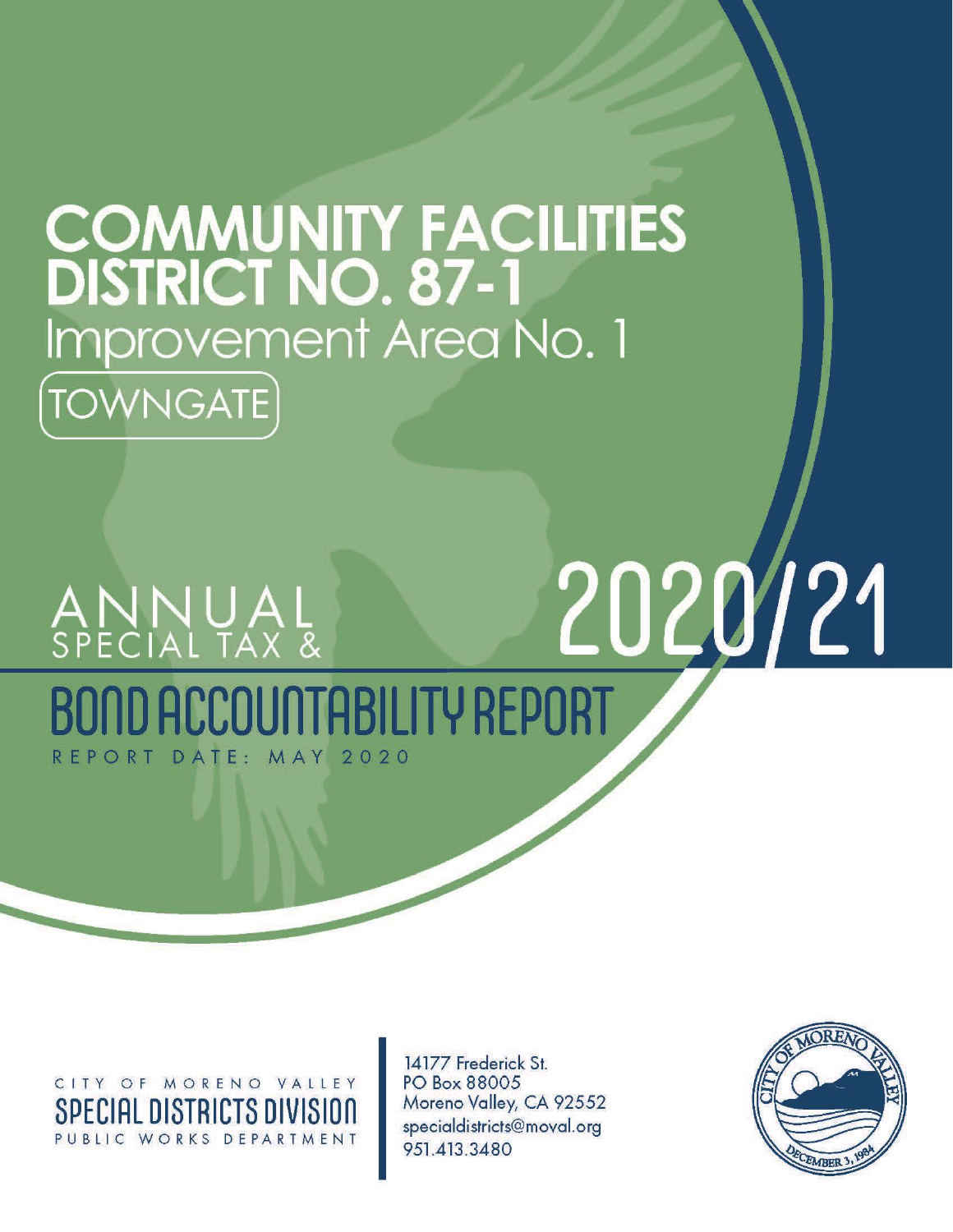## **TABLE OF CONTENTS**

| L   |                                                     |  |
|-----|-----------------------------------------------------|--|
|     |                                                     |  |
|     | <b>B.</b>                                           |  |
|     | İ.                                                  |  |
|     | ii.                                                 |  |
|     | iii.                                                |  |
|     |                                                     |  |
|     |                                                     |  |
| Ш.  |                                                     |  |
|     |                                                     |  |
|     | В.                                                  |  |
|     | İ.                                                  |  |
|     | ii.                                                 |  |
|     | iii.                                                |  |
|     | iv.                                                 |  |
|     |                                                     |  |
|     |                                                     |  |
| Ш.  | COMPUTATION OF THE SPECIAL TAX REQUIREMENT 11       |  |
|     |                                                     |  |
|     | İ.                                                  |  |
|     | ii.                                                 |  |
|     | iii.                                                |  |
|     | iv.                                                 |  |
|     | V.                                                  |  |
|     | vi.                                                 |  |
|     | vii.                                                |  |
|     | viii.                                               |  |
|     |                                                     |  |
|     |                                                     |  |
| IV. |                                                     |  |
|     | А.                                                  |  |
|     | В.                                                  |  |
|     |                                                     |  |
|     | L                                                   |  |
|     | ii.                                                 |  |
|     |                                                     |  |
|     |                                                     |  |
| V.  |                                                     |  |
|     |                                                     |  |
|     |                                                     |  |
|     |                                                     |  |
|     |                                                     |  |
|     |                                                     |  |
|     | APPENDIX B: BOND ACCOUNTABILITY REPORT (SB 165) B-1 |  |
|     |                                                     |  |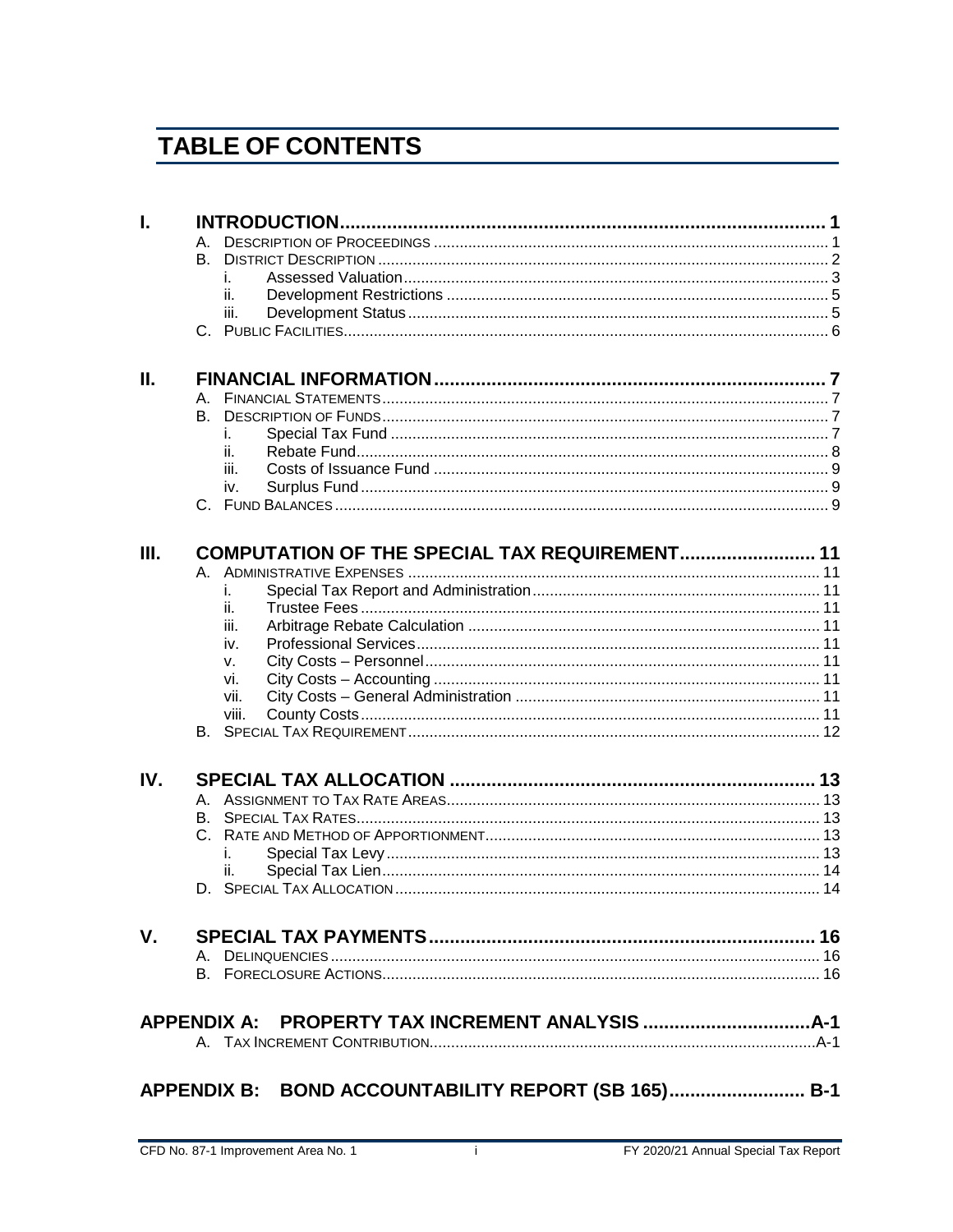## **TABLES**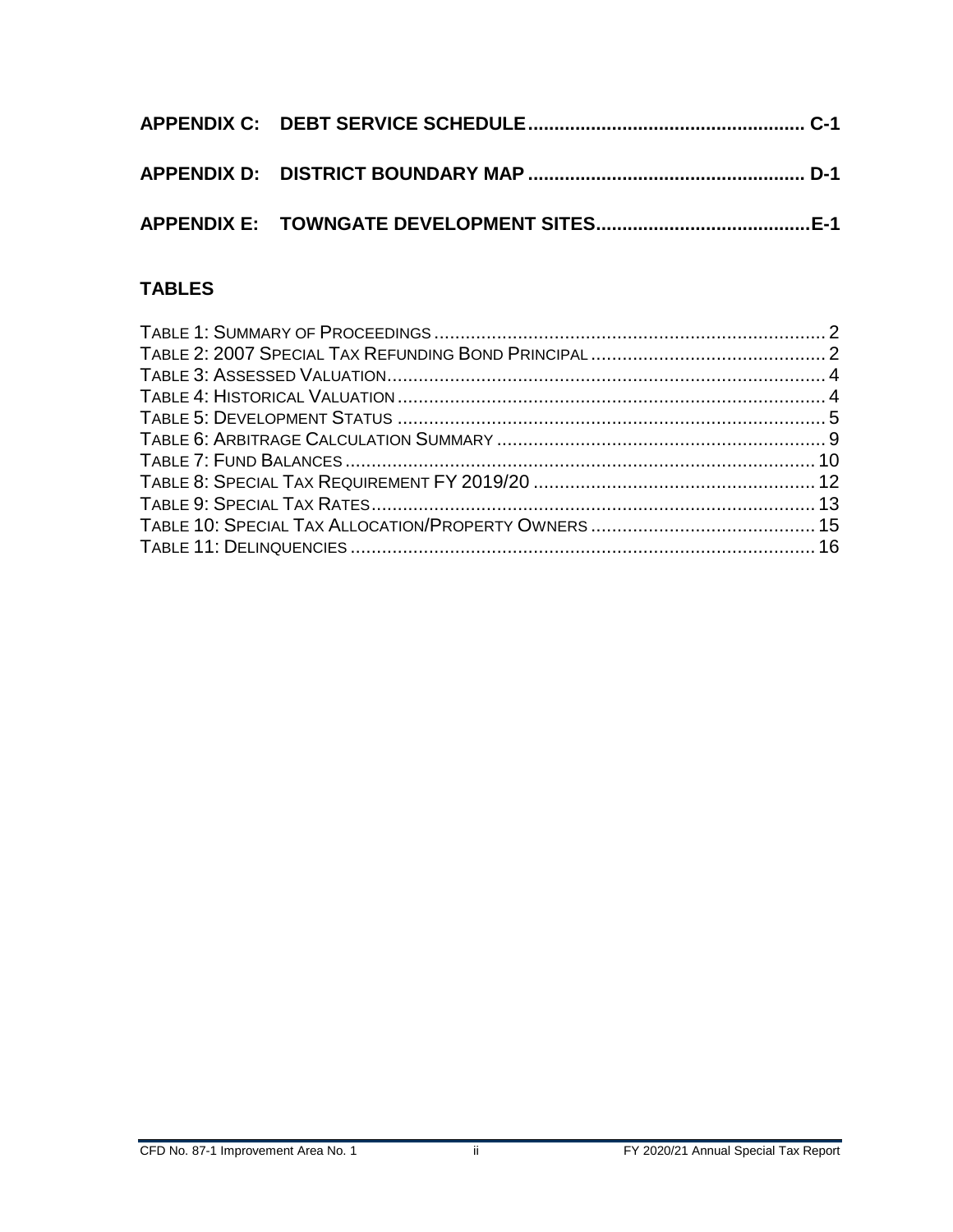## **LIST OF PARTICIPANTS**

#### **Community Facilities District No. 87-1 (Towngate), Improvement Area No. 1 2007 Special Tax Refunding Bonds**

#### **City Contacts Underwriter**

Marshall Eyerman **Raul Amezcua** Raul Amezcua Assistant City Manager E.J. De La Rosa & Co., Inc.\* Chief Financial Officer/City Treasurer 515 S. Figueroa Street, Suite 1800<br>14177 Frederick Street Los Angeles, CA 90071 P.O. Box 88005 213.443.5202 Moreno Valley, CA 92552-0805 **ramezcua@stifel.com** 951.413.3021 marshalle@moval.org **Arbitrage Rebate Consultant** 

Candace E. Cassel **David Candace E. Cassel** Candace Davies **David Candace Davies** Candace Davies **Davies** Special Districts Division Manager Willdan Financial Services 14177 Frederick Street 27368 Via Industria, Suite 200 Moreno Valley, CA 92552-0805 951.587.3520 951.413.3480 ddavies@willdan.com [candacec@moval.org](mailto:candacec@moval.org)

#### **Bond Counsel**

Mark Huebsch, Esq. Wells Fargo Bank, N.A. Stradling Yocca Carlson & Rauth Corporate Trust Services 660 Newport Center Drive, Suite 1600 333 S. Grand Avenue, Fifth Floor, Newport Beach, CA 92660 Suite 5A, MAC E2064-05A 949.725.4167 Los Angeles, CA 90071 [mhuebsch@sycr.com](mailto:mhuebsch@sycr.com) 213.253.7516

#### **Financial Consultant**

Peter J. Ross Ross Financial 1736 Stockton Street, Suite 1 San Francisco, CA 94133 415.912.5612 [rossfinancial@smkc.com](mailto:rossfinancial@smkc.com)

\* Acquired by Stifel, Nicolaus & Company, Inc. in January 2014.

Los Angeles, CA 90071

Temecula, CA 92590

#### **Trustee**

Dania D. Samai [dania.d.samai@wellsfargo.com](mailto:dania.d.samai@wellsfargo.com)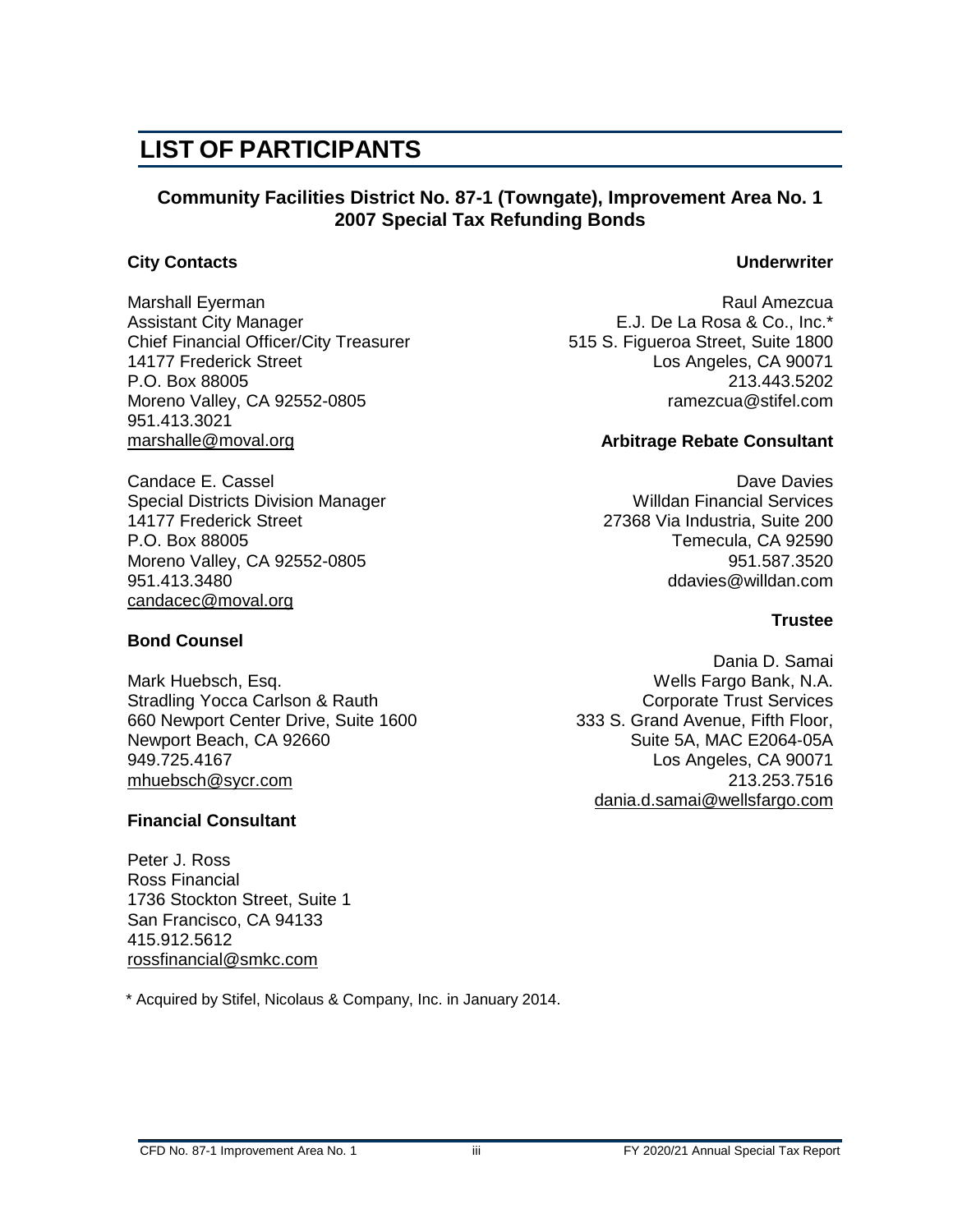## <span id="page-4-0"></span>**I. INTRODUCTION**

#### **A. DESCRIPTION OF PROCEEDINGS**

<span id="page-4-1"></span>The City of Moreno Valley, California (the "City") is located in the western portion of Riverside County, bordered by the cities of Riverside and Perris, Lake Perris, and March Air Reserve Base.

In 1992, the Community Facilities District (CFD) No. 87-1 Improvement Area No. 1 "District") was formed to finance the costs to construct, purchase, modify, expand, improve, and rehabilitate additional public facilities within CFD No. 87-1. The facilities included the acquisition, construction and/or installation of certain domestic water improvements, sewer improvements, traffic signals, freeway ramps, and land for a detention basin. For additional information on CFD 87-1, reference is made to the Annual Special Tax and Bond Accountability Report for CFD 87-1.

On March 23, 1993, the City Council, acting as the legislative body of the District, approved the issuance of \$5,000,000 of CFD No. 87-1 IA 1 Special Tax Bonds. The bonds were issued on April 1, 1993.

On October 23, 2007, the City Council, acting as the legislative body of the District, approved issuance of the 2007 Towngate Special Tax Refunding Bonds for CFD No. 87-1 (Towngate) (the "Bonds") by adoption of Resolution No. 2007-119. On November 29, 2007, \$4,075,000 of Bonds were issued. The Bonds are special obligations of the District and are payable solely from revenues derived from certain annual special taxes levied on the taxable properties within the District.

In connection with development of the area, the former Community Redevelopment Agency ("Agency") entered into agreements concerning the provision of the public infrastructure improvements. Under a previous agreement with a private party, the Agency agreed to make available certain revenues, if any, as generated by Tax Increment (TI), which along with special taxes levied, would fund the debt service payments. On October 23, 2007, the Agency Improvement Area Agreement was adopted and restates the agreement of the Agency to make payments to the District. Per the terms of the Agency Improvement Area Agreement, the Agency shall, during each bond year for so long as the 2007 Improvement Area Refunding Bonds are outstanding, annually determine TI and contribute such amounts payable to the District, which are allocated based upon the percentages set forth in the Rate and Method of Apportionment (RMA) of the District.

In June of 2011, the California State Legislature approved trailer bills AB 1x 26 and AB 1x 27 to dissolve redevelopment agencies. On January 10, 2012, the Moreno Valley City Council adopted Resolution No. 2012-04, designating the City of Moreno Valley as the Successor Agency to the Community Redevelopment Agency of Moreno Valley ("Successor Agency") to discharge the obligations of the Agency.

Following dissolution of the Agency, the Successor Agency is required to submit a Recognized Obligation Payment Schedule (ROPS) to the Countywide Oversight Board (the "County Board") to fulfill the Agency's obligations, which is then ratified by the Department of Finance (DOF). The ROPS includes payment of available TI payable towards the CFD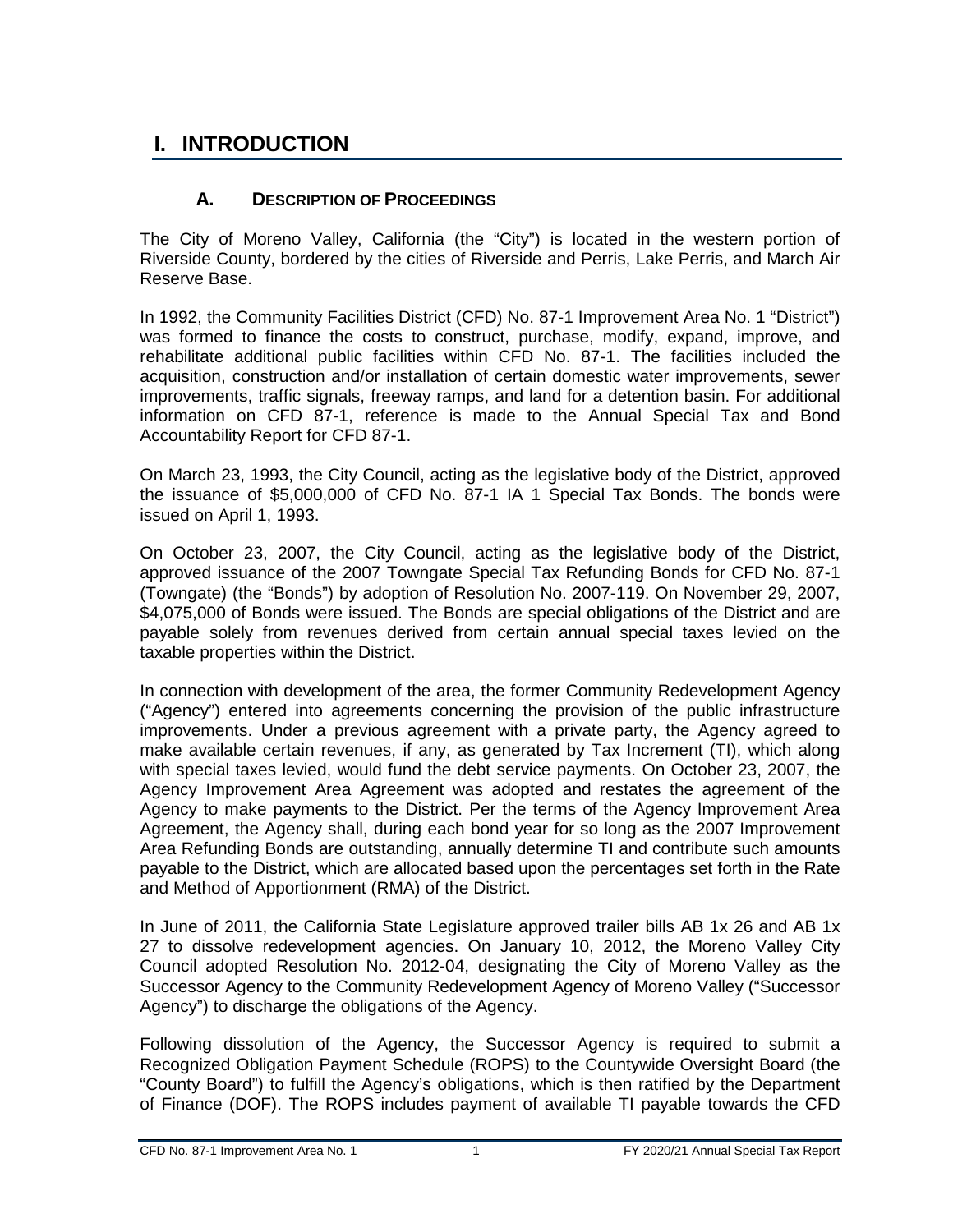No. 87-1 IA 1 special tax requirement. The County Board and DOF have approved the payment of TI for this purpose through June 2021. If future TI is unavailable, special taxes will be levied against the parcels in the District at a rate sufficient to cover the special tax requirement, provided the special tax does not exceed the maximum special tax rate as authorized under the terms of the RMA.

For further information concerning the City, Agency, or supporting documents, reference is made to the Official Statement of the CFD No. 87-1 IA 1 Special Tax Refunding Bonds ("Bonds").

<span id="page-5-1"></span>

| <b>Document</b>                        | Number    | <b>Date</b>       |
|----------------------------------------|-----------|-------------------|
| <b>Resolution of Intention</b>         | $91 - 91$ | June 25, 1991     |
| <b>Resolution of Formation</b>         | 92-119    | November 17, 1992 |
| Resolution of Issuance (1993 Bonds)    | $93 - 16$ | March 23, 1993    |
| Resolution of Issuance (Bonds)         | 2007-120  | October 23, 2007  |
|                                        |           |                   |
| CFD 87-1, Improvement Area No. 1 Bonds |           |                   |
| Date of Bond Issue (Dated Date)        |           | November 29, 2007 |
| Date of Bond Maturity                  |           | October 1, 2023   |
| Amount of Bond Issue                   |           | \$4,075,000       |
| <b>Bond Rating</b>                     |           | <b>Not Rated</b>  |

#### **Table 1: Summary of Proceedings**

#### **Table 2: 2007 Special Tax Refunding Bond Principal**

<span id="page-5-2"></span>

| Year | <b>CUSIP*</b> | <b>Principal</b> | Year | <b>CUSIP*</b> | <b>Principal</b> |
|------|---------------|------------------|------|---------------|------------------|
| 2008 | 616865 DM0    | \$220,000        | 2016 | 616865 DV0    | \$250,000        |
| 2009 | 616865 DN8    | 190,000          | 2017 | 616865 DW8    | 260,000          |
| 2010 | 616865 DP3    | 195,000          | 2018 | 616865 DX6    | 275,000          |
| 2011 | 616865 DQ1    | 205,000          | 2019 | 616865 DY4    | 290,000          |
| 2012 | 616865 DR9    | 210,000          | 2020 | 616865 DZ1    | 300,000          |
| 2013 | 616865 DS7    | 220,000          | 2021 | 616865 EA5    | 315,000          |
| 2014 | 616865 DT5    | 230,000          | 2022 | 616865 EB3    | 330,000          |
| 2015 | 616865 DU2    | 240,000          | 2023 | 616865 EC1    | 345,000          |

\* Committee on Uniform Security Identification Procedures (CUSIP)

The principal amount outstanding for the Bonds following the October 1, 2019 debt service payment is \$1,290,000. For a complete principal payment schedule, please refer to Appendix C.

#### **B. DISTRICT DESCRIPTION**

<span id="page-5-0"></span>The District falls within the boundaries of the Towngate development and includes the 1) Moreno Valley Mall, 2) Towngate Promenade, and 3) Towngate Square.

The District encompasses a portion of the Towngate development and currently consists of approximately 143.41 net taxable acres located in the City, as identified in the Riverside County Assessor Parcel Maps. The land encompasses Lots 2, 4, and 7 of Tract Map No.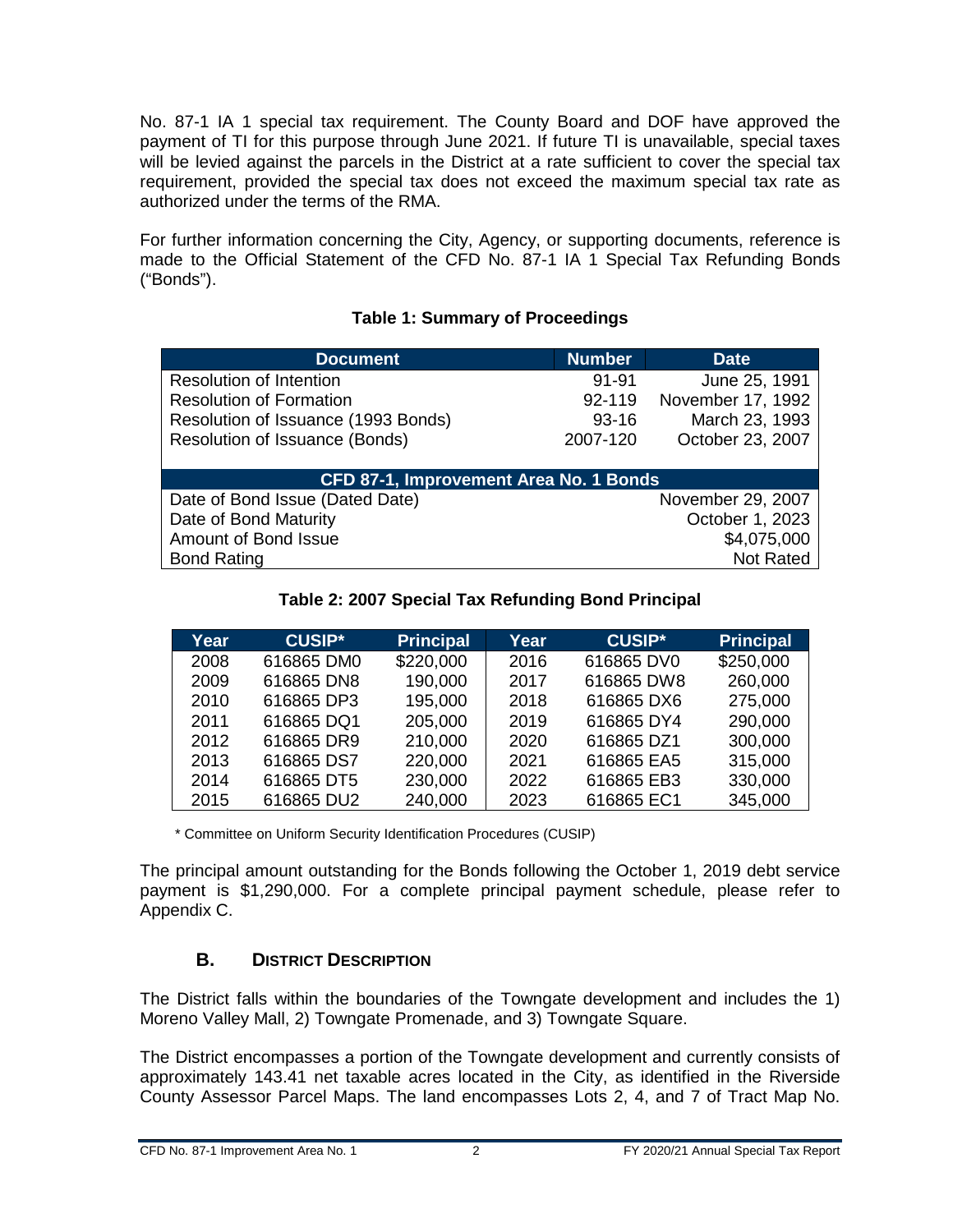22049, as recorded in Map Book 177, Pages 1 through 8, of Riverside County, California. Subsequently, Lot 2 was subdivided into Parcels 1 through 6 of Tract Map No. 27143, and Lot 4 was subdivided into Parcels 1 through 5 of Tract Map No. 27398. Lot 7 (Tract Map No. 22049) was subdivided into two parcels.

In accordance with the RMA, the 143.41 net taxable acres of land are divided into two Tax Rate Areas for the purposes of calculating and applying the special taxes. Tax Rate Area 1 includes all property located on Lot 2 of Tract Map No. 22049, as subdivided and consists of approximately 80.15 net taxable acres. Tax Rate Area 2 includes all property located on Lots 4 and 7 of Tract Map No. 22049, as subdivided. With the subdivision of Lot 7, which includes the designation of the fire station site within Lot 7, the Tax Rate Area 2 assessable acres were reduced by 1.25 acres, resulting in a change from approximately 64.55 to 63.30 net taxable acres. Additional development on multiple parcels has adjusted taxable acreage within the District, reducing the assessable acres for Tax Rate Area 2 by 0.04 acres, from 63.30 net taxable acres to 63.26 net taxable acres.

#### **i. ASSESSED VALUATION**

<span id="page-6-0"></span>The most recent assessed and historical assessed values for taxable property within the District are included in the tables below.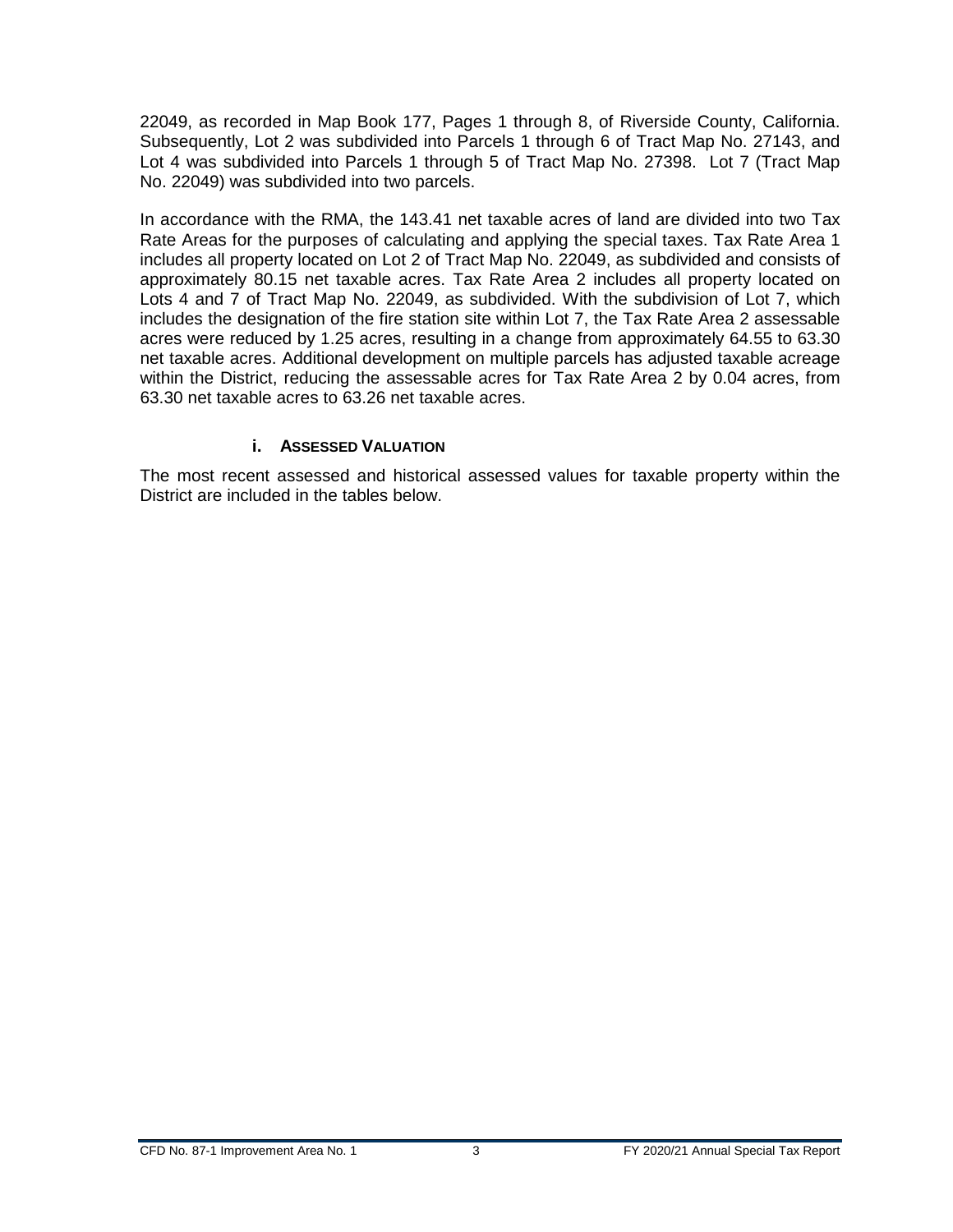#### **Table 3: Assessed Valuation**

<span id="page-7-0"></span>

|                           |                                 |                          |              | 2020/21           |         | 2020/21                |      |                       |
|---------------------------|---------------------------------|--------------------------|--------------|-------------------|---------|------------------------|------|-----------------------|
| <b>Current Assessor's</b> |                                 | Development Taxable      |              | Assessed          |         | Asse sse d             |      | <b>Total 2020/21</b>  |
| <b>Parcel Number</b>      | <b>Property Owner</b>           | <b>Status</b>            | <b>Acres</b> | <b>Land Value</b> |         | <b>Structure Value</b> |      | <b>Assessed Value</b> |
| 291-110-032               | MORENO VALLEY MALL HOLDING      | Developed                | 31.09 \$     | 13,471,956        | \$      | 53,653,538             | \$   | 67,125,494            |
| 291-110-033               | MORENO VALLEY MALL HOLDING      | Developed                | 7.43         | 3,790,886         |         | 9,095,323              |      | 12,886,209            |
| 291-110-034               | MORENO VALLEY MALL HOLDINGS     | Developed                | 9.58         | 3,162,000         |         | 2,346,000              |      | 5,508,000             |
| 291-110-035               | <b>SERITAGE SRC FINANCE</b>     | Developed                | 10.51        | 4,952,126         |         | 8,848,882              |      | 13,801,008            |
| 291-110-036               | <b>J C PENNEY PROP INC</b>      | Developed                | 10.13        | 7,479,153         |         | 12,915,385             |      | 20,394,538            |
| 291-110-037               | <b>MACYS CALIF INC</b>          | Developed                | 11.41        | 5,608,065         |         | 10,323,944             |      | 15,932,009            |
| Tax Rate Area 1 (59%)     |                                 |                          | 80.15 \$     | 38,464,186        | \$      | 97,183,072 \$          |      | 135,647,258           |
|                           |                                 |                          |              |                   |         |                        |      |                       |
| 291-110-039               | <b>COSTCO WHOLESALE CORP</b>    | Developed                | 12.69 \$     | 6,341,037 \$      |         | 10,594,715 \$          |      | 16,935,752            |
| 291-110-040               | <b>NEAL T BAKER ENTERPRISES</b> | Developed                | 0.79         | 921,068           |         | 703,351                |      | 1,624,419             |
| 291-110-041               | CFT DEV                         | Developed                | 0.79         | 1,039,134         |         | 1,071,606              |      | 2,110,740             |
| 291-650-001               | LEW LA FAYETTE PROP             | Developed                | 1.50         | 1,098,474         |         | 2,174,534              |      | 3,273,008             |
| 291-650-002               | <b>WINCO FOODS</b>              | Developed                | 10.94        | 5,373,146         |         | 3,814,496              |      | 9,187,642             |
| 291-650-003               | QUICK QUACK DEV II              | Developed                | 0.94         | 926,996           |         | 52,831                 |      | 979,827               |
| 291-650-004               | <b>GATEWAY CO</b>               | Undeveloped <sup>1</sup> | 1.96         | 76,167            |         | 24,529                 |      | 100,696               |
| 291-650-005               | <b>GATEWAY CO</b>               | Undeveloped <sup>1</sup> | 1.95         | 75,781            |         | 63,085                 |      | 138,866               |
| 291-650-006               | <b>GATEWAY CO</b>               | Undeveloped <sup>1</sup> | 1.90         | 73,833            |         | 85,875                 |      | 159,708               |
| 291-650-007               | <b>GATEWAY CO</b>               | Undeveloped <sup>1</sup> | 1.56         | 60,619            | 169,838 |                        |      | 230,457               |
| 291-650-033               | MV MMP INC                      | Developed                | 2.31         | 1,708,519         |         |                        |      | 1,708,519             |
| 291-650-034               | <b>GATEWAY CO</b>               | Undeveloped <sup>1</sup> | 1.74         | 67,617            |         | 36,357                 |      | 103,974               |
| 291-650-018               | <b>SDG INV</b>                  | Developed                | 1.05         | 594,519           |         | 1,605,450              |      | 2,199,969             |
| 291-650-020               | <b>GATEWAY CO</b>               | Undeveloped <sup>1</sup> | 1.29         | 50,126            |         | 134,897                |      | 185,023               |
| 291-650-021               | FOUR QUARTS & ASSOCIATES        | Developed                | 1.42         | 1,448,400         |         |                        |      | 5,661,000             |
|                           |                                 |                          |              |                   |         |                        |      |                       |
| 291-660-001               | <b>GATEWAY CO</b>               | Developed                | 1.15         | 28,547            |         | 2,750,270              |      | 2,778,817             |
| 291-660-002               | <b>GATEWAY CO</b>               | Developed                | 1.23         | 1,204,578         |         | 2,246,500              |      | 3,451,078             |
| 291-660-003               | <b>IRURY</b>                    | Developed                | 1.13         | 969,000           |         | 2,652,000              |      | 3,621,000             |
| 291-660-004               | <b>GALA DEV PARTNERS</b>        | Undeveloped <sup>1</sup> | 1.13         | 1,093,717         |         | 107,314                |      | 1,201,031             |
| 291-660-028               | AYRES MORENO VALLEY             | Developed                | 2.76         | 2,718,975         |         | 6,422,519              |      | 9,141,494             |
| 291-660-029               | BRE POLYGON PROP OWNER          | Developed                | 2.39         | 2,307,771         |         | 11,538,860             |      | 13,846,631            |
| 291-660-033               | <b>GATEWAY CO</b>               | Undeveloped <sup>1</sup> | 1.04         | 6,391             |         | 90,031                 |      | 96,422                |
| 291-660-034               | <b>GATEWAY CO</b>               | Developed                | 1.18         | 65,199            |         | 2,781,350              |      | 2,846,549             |
| 291-660-035               | LIU CHE CHEN                    | Developed                | 3.80         | 2,728,663         |         | 12,876,269             |      | 15,604,932            |
| 291-660-040               | <b>GATEWAY CO</b>               | Developed                | 1.53         | 179,292           |         | 1,661,980              |      | 1,841,272             |
| 291-660-042               | <b>GATEWAY CO</b>               | Developed                | 1.40         | 35,005            |         | 3,184,108              |      | 3,219,113             |
| 291-660-043               | <b>GATEWAY CO</b>               | Developed                | 1.69         | 267,765           |         | 4,292,448              |      | 4,560,213             |
| Tax Rate Area 2 (41%)     |                                 |                          | 63.26 \$     | 31,460,339        | \$      | 75,347,813 \$          |      | 106,808,152           |
| Total                     |                                 |                          | 143.41 S     | 69.924.525        | \$      | 172.530.885            | - \$ | 242.455.410           |

<sup>1</sup>APNs which are Undeveloped, but have constructed certain parcel improvements.

<span id="page-7-1"></span>Source: Assessed Values - Riverside County Property Tax Roll Information - February 2020.

#### **Table 4: Historical Valuation**

| <b>Fiscal Year</b>                                                                        |    | Assessed<br><b>Land Value</b> |    | <b>Assessed</b><br><b>Structure Value</b> |    | <b>Total Assessed</b><br><b>Value</b> |  |
|-------------------------------------------------------------------------------------------|----|-------------------------------|----|-------------------------------------------|----|---------------------------------------|--|
| 2008/09                                                                                   | \$ | 49,658,066                    | \$ | 119,626,299                               | \$ | 169,284,365                           |  |
| 2009/10                                                                                   |    | 51.913.693                    |    | 96,860,165                                |    | 148,773,858                           |  |
| 2010/11                                                                                   |    | 51,854,257                    |    | 94,677,262                                |    | 146,531,519                           |  |
| 2011/12                                                                                   |    | 58.250.315                    |    | 140,737,773                               |    | 198,988,088                           |  |
| 2012/13                                                                                   |    | 51,345,293                    |    | 117,660,193                               |    | 169,005,486                           |  |
| 2013/14                                                                                   |    | 51,200,424                    |    | 94.449.473                                |    | 145.649.897                           |  |
| 2014/15                                                                                   |    | 62,617,226                    |    | 140,392,833                               |    | 203,010,059                           |  |
| 2015/16                                                                                   |    | 61,606,906                    |    | 145,370,646                               |    | 206, 977, 552                         |  |
| 2016/17                                                                                   |    | 64,289,130                    |    | 152,917,477                               |    | 217,206,607                           |  |
| 2017/18                                                                                   |    | 66,379,412                    |    | 158,765,071                               |    | 225, 144, 483                         |  |
| 2018/19                                                                                   |    | 68,213,684                    |    | 166,299,742                               |    | 234,513,426                           |  |
| 2019/20                                                                                   |    | 72,073,663                    |    | 175,846,107                               |    | 247,919,770                           |  |
| 2020/21                                                                                   |    | 69,924,525                    |    | 172,530,885                               |    | 242,455,410                           |  |
| Source: Assessed Values - Riverside County Property Tax Roll Information - February 2020. |    |                               |    |                                           |    |                                       |  |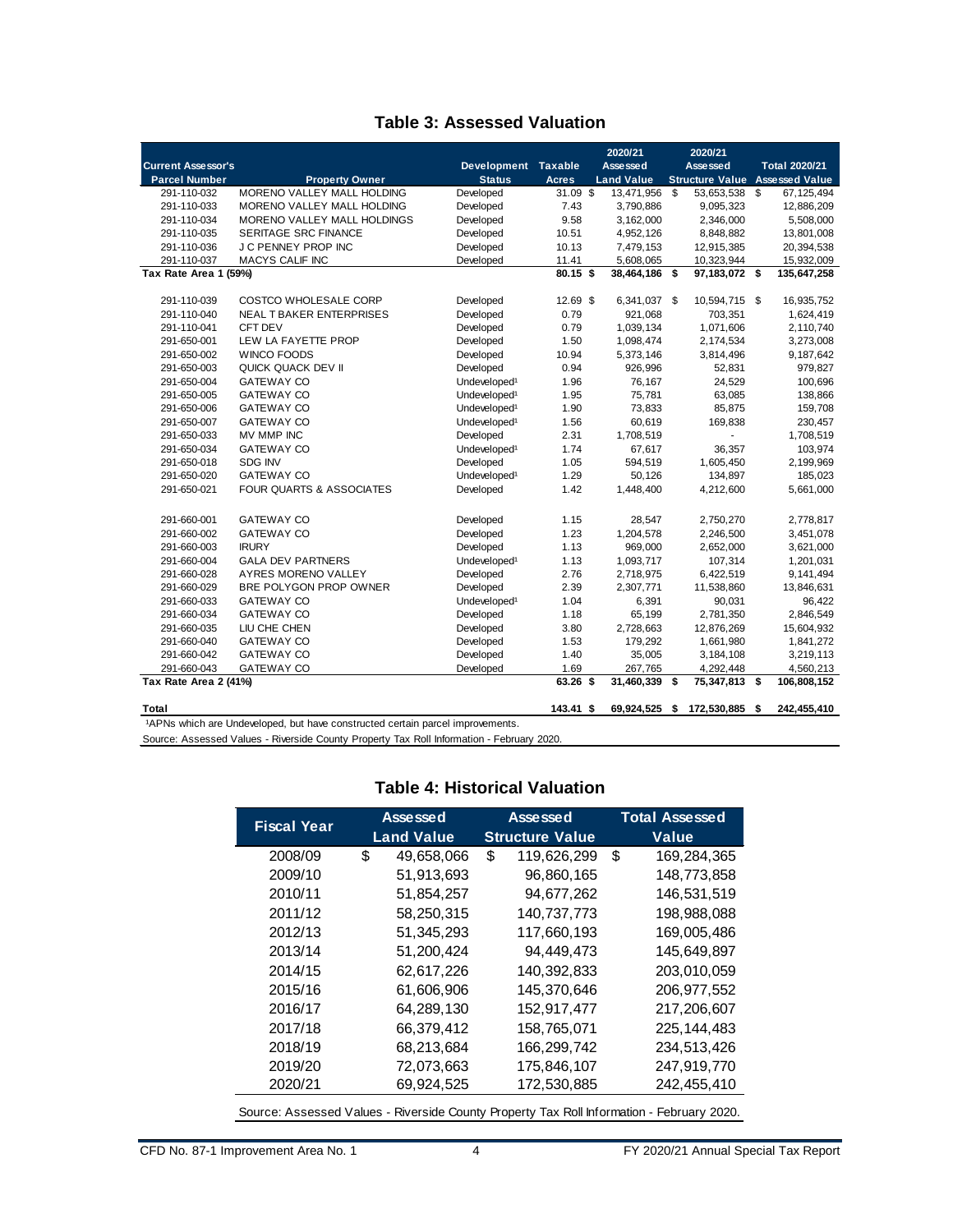#### **ii. DEVELOPMENT RESTRICTIONS**

<span id="page-8-0"></span>As of the date of this report, there have been no significant amendments to land use entitlements significant legislative, administrative, or judicial challenges to construction, development or to the use of any parcels in the District known to the City.

#### **iii. DEVELOPMENT STATUS**

<span id="page-8-1"></span>Table 5 is a summary of the building permits (BP) and certificates of occupancy (CofO) issued for parcels subject to the special tax for fiscal year (FY) 2019/20 through March 2020.

<span id="page-8-2"></span>

| <b>APN</b>             | Permit Date <sup>1</sup> | <b>Permit Description</b>                                                                                                                                                                                                                                                                                                                          |
|------------------------|--------------------------|----------------------------------------------------------------------------------------------------------------------------------------------------------------------------------------------------------------------------------------------------------------------------------------------------------------------------------------------------|
| 291110032 <sup>2</sup> | 7/17/2019                | CofO For: "Windsor Fashions" in Space 1138 - 1st Floor (old Charlotte Russe location) No<br>Interior Changes - Total 7,879 SF of tenant space                                                                                                                                                                                                      |
| 291110039              | 7/23/2019                | Costco - Install New Baking Oven and Relocating and Shifting a Proof Box in the Bakery<br>Department and Install New Exhaust Fan, Includes Related MEP's                                                                                                                                                                                           |
| 291110032 <sup>2</sup> | 7/26/2019                | TI/CofO - "Bath and Body Works" Moreno Valley Mall - Space 1043 (1st Floor) Total 4,059<br>SF - Interior Remodel, New Storefront, New Floring, New Wall Construction, New Lighting,<br>Electrical, Mechanical and Plumbing - Includes Max 10' High Racks, Total 23 LF; 08/02/2019<br>Revisions to Expand Into Suite 1040 (965 SF) Under BPR19-0307 |
| 291110032 <sup>2</sup> | 8/5/2019                 | CofO - Designersoff in 10,387 SF of tenant space in suite 1123 (retail)                                                                                                                                                                                                                                                                            |
| 291110032 <sup>2</sup> | 9/9/2019                 | C-of-O For: "Beauty Bar Wigs & Hair" Suite 1,000 SF (Retail Store) No Interior/Exterior<br>Changes - Moreno Valley Mall 1st Floor (Adjacent to Macy's)                                                                                                                                                                                             |
| 291110032 <sup>2</sup> | 9/30/2019                | Installing a new 200 AMP Subpanel in Unit 1006 and Transformer in Electrical Room "A" at<br>MV Mall - SCE Release                                                                                                                                                                                                                                  |
| 291110034              | 10/24/2019               | Phase II vanilla shell owner improvements to former Gottschalks Store - Moreno Valley Mall -<br>Total 15059 SF TI w/ 152,912 SF bldg - add employee locker rooms, new storage rooms (1st<br>floor), new restrooms, new electrical rooms (1st & 2nd floors), includes new MEP's - no<br>changes to exterior elevations                              |
| 291110034              | 11/8/2019                | Moreno Valley Mall - Remove (e) 4 Roof Top HVAC Units and Install New 4 HVAC Units @<br>Same Location - (Former Gottschalks Bldg)                                                                                                                                                                                                                  |
| 291110032 <sup>2</sup> | 11/12/2019               | CofO - First Impressions Salon & Spa in Suite 1096 at MV Mall of 2188 SF tenant space - no<br>changes                                                                                                                                                                                                                                              |
| 291110032 <sup>2</sup> | 12/12/2019               | CofO for "Dash Legacy dba: Mom & Dad Realty" (office) - Ste 2090 in 965 sf of tenant space<br>no changes                                                                                                                                                                                                                                           |
| 291110032 <sup>2</sup> | 1/7/2020                 | C-of-O For: Adem Ilbak, Inc. dba Designers Off - Moreno Valley Mall 1st Floor Suite 1003 -<br>No Interior or Exterior Changes - Total 3,230 SF (Retail Store)                                                                                                                                                                                      |
| 291110032 <sup>2</sup> | 1/13/2020                | CofO - A Girls Best Friend in Suite 1044A of 2200 SF tenant space - no changes (Retail of<br>beauty products)                                                                                                                                                                                                                                      |
| 291650003              | 1/15/2020                | Install flag pole at Gateway Dr entrance for Quick Quack Car Wash                                                                                                                                                                                                                                                                                  |
| 291110032 <sup>2</sup> | 1/29/2020                | TI / CofO For: Yogurt & Yogurt Self Serve Frozen Yogurt (Suite 1006) 1st Floor Moreno<br>Valley Mall - TI Includes: New Interior Walls, New Plumbing, Electrical & Mechanical, New<br>Kitchen Equipment; CofO Includes Dry Storage Area (527 Total SF)                                                                                             |
| 291110032 <sup>2</sup> | 2/12/2020                | TI / CofO for: Jochi Mongolian Grill - Moreno Valley Mall Food Court (Space 2128/2130) Total<br>1,109 SF - Includes Replacement of Commercial Kitchen Hood @ Front, Remodel (e) Front<br>Counter, New Front Facade and Replace (e) Light Fixtures                                                                                                  |
| 291110032 <sup>2</sup> | 3/10/2020                | COFO - Change of Business Ownership For: "UDW, Inc. Urban D. Wear" Space no. 2169<br>(No Interior Changes) Total 3,400 SF (Men's Retail Clothing Store)                                                                                                                                                                                            |

#### **Table 5: Development Status**

<sup>1</sup> Permit Date represents date the permit for certificate of occupancy or tenant improvement was issued, not the date of the final inspection

 $2$  291110032 is the Mall's common area and includes smaller (non-anchor) businesses. Source: ACP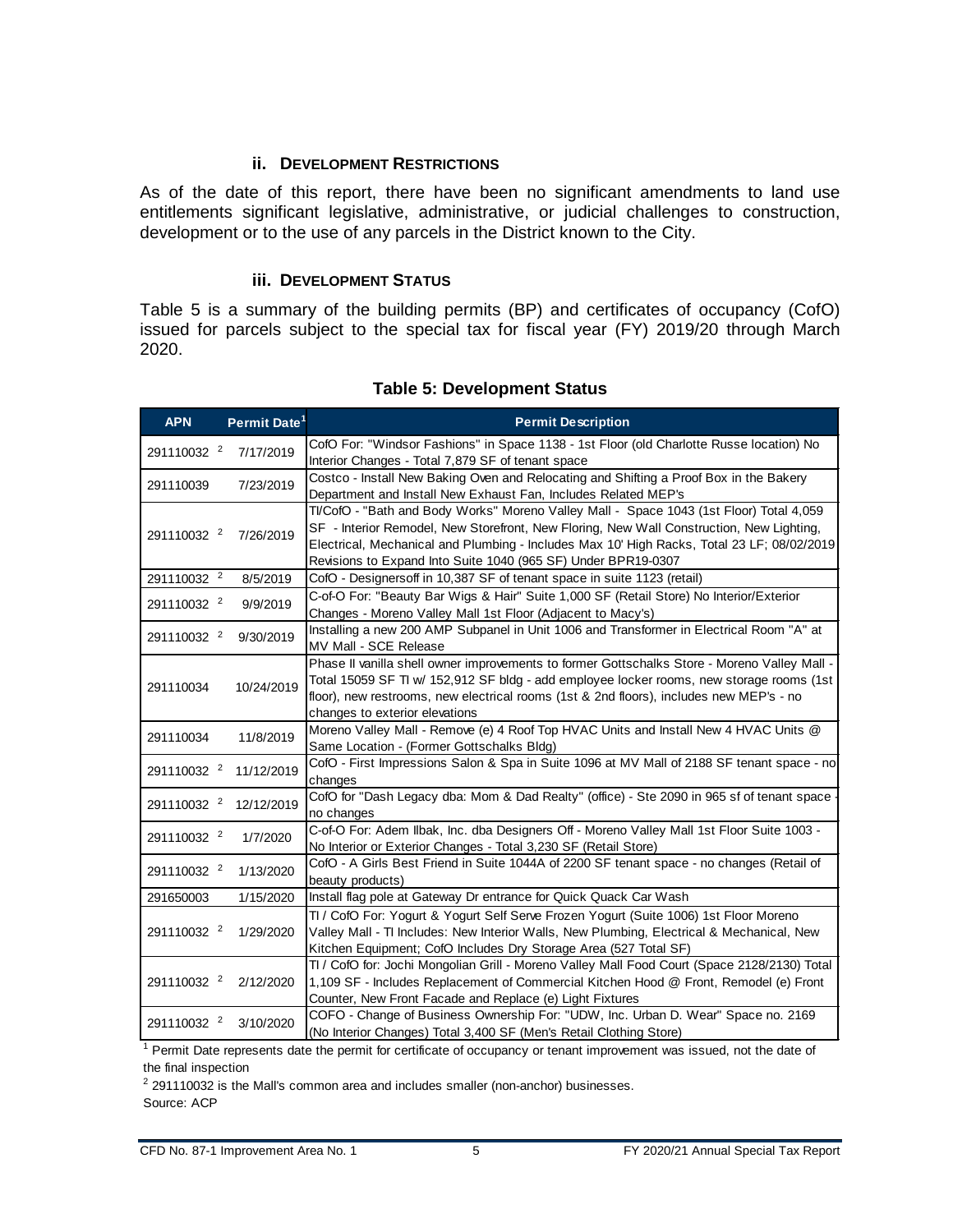#### **C. PUBLIC FACILITIES**

<span id="page-9-0"></span>The original Bond proceeds for the District were used to acquire the following public facilities: detention basin land acquisition, Lot 2 transmission and distribution site, Towngate Circle and Dracaea Avenue sewer, traffic signals, modification of the eastbound off ramp at Day Street and State Highway 60, and modification of the westbound off ramp at Frederick Street and Pigeon Pass Road, and all necessary appurtenances and appurtenant work.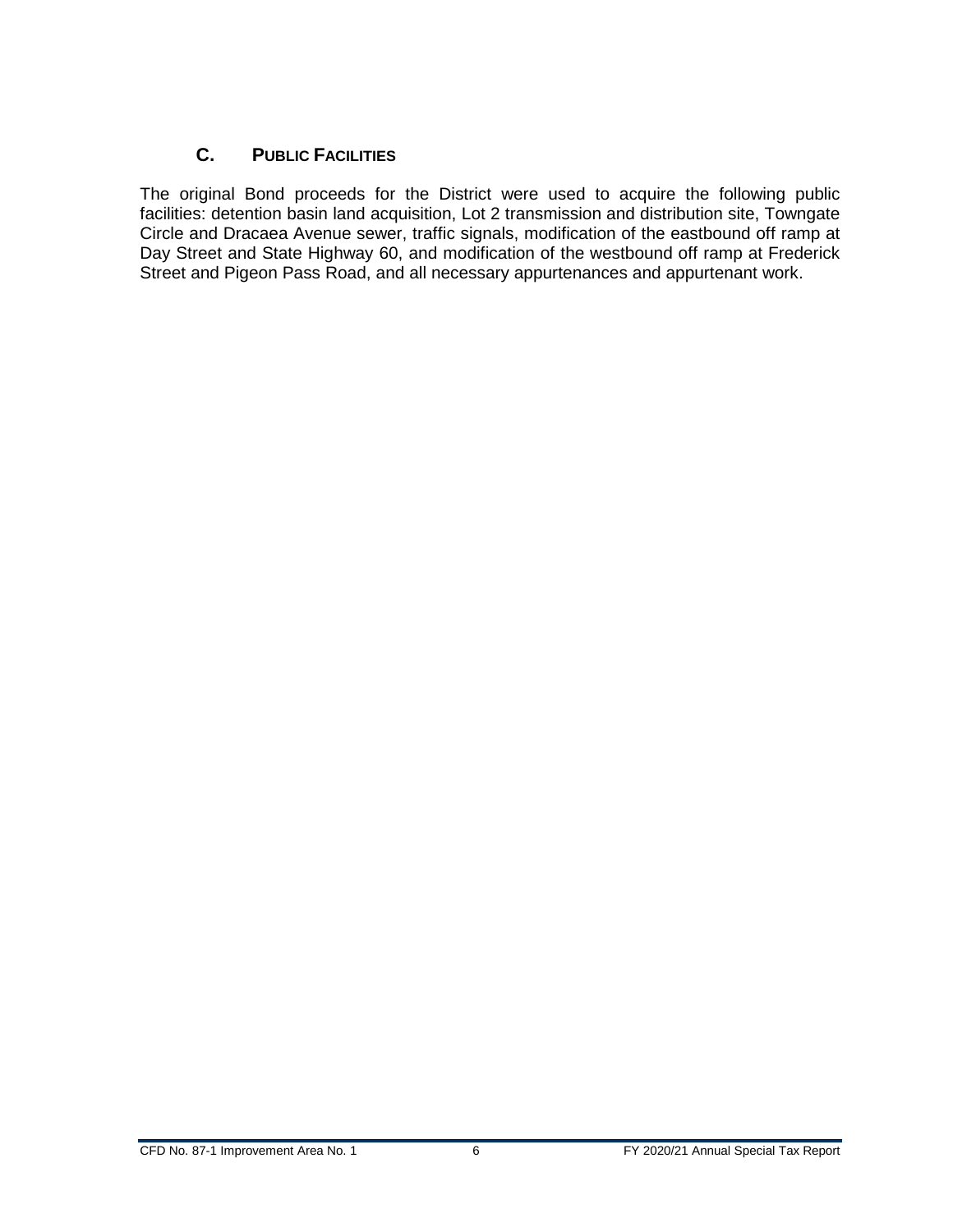## <span id="page-10-0"></span>**II. FINANCIAL INFORMATION**

#### **A. FINANCIAL STATEMENTS**

<span id="page-10-1"></span>The City's audited financial statements for the period ending June 30, 2020 will be filed separately with the Electronic Municipal Market Access (EMMA) service provided by the Municipal Securities Rulemaking Board [\(www.emma.msrb.org\)](http://www.emma.msrb.org/) and are hereby incorporated by reference into this report. The audited financial statements will also be available from the City's Financial & Management Services Department and available for review on the City's website at [www.moval.org.](http://www.moval.org/) The City's audited financial statements are provided solely to comply with the Continuing Disclosure Agreement. No funds or assets of the City have been pledged or are required to be allocated for the payment of debt service on the Bonds.

#### **B. DESCRIPTION OF FUNDS**

<span id="page-10-3"></span><span id="page-10-2"></span>The Bond Indenture (Article III) requires the Trustee to establish and maintain the following funds and accounts.

#### **i. SPECIAL TAX FUND**

The Trustee shall transfer available monies from the Special Tax Fund in accordance with the Bond Indenture (Section 3.2).

#### **a) Administrative Expense Account**

The Trustee, in accordance with the Bond Indenture (Section 3.3), shall not less than annually, transfer payment of funds to the Administrative Expense Account.

#### **b) Principal and Interest Accounts**

The principal and interest due on the Bonds until maturity shall be paid by the Trustee from the Principal and Interest Accounts. In accordance with the Bond Indenture (Section 3.4), the Trustee shall transfer the payment of principal prior to each October 1 and interest prior to each April and October 1. Payment shall be applied first to the Interest Account, then to the Principal Account from the Special Tax Funds. If the amounts in the Special Tax Fund are inadequate, any deficiency shall be made up by the Reserve Account.

The payment of interest, as set forth in the Bond Indenture (Section 3.4[a]), shall equal the amount of interest due on the Bonds as of the interest payment date and include any amount of prior unpaid interest.

The payment of principal, as set forth in the Bond Indenture (Section 3.4[b]), shall equal the amount of the principal payment due on October 1 and any unpaid principal amount due from the previous October 1.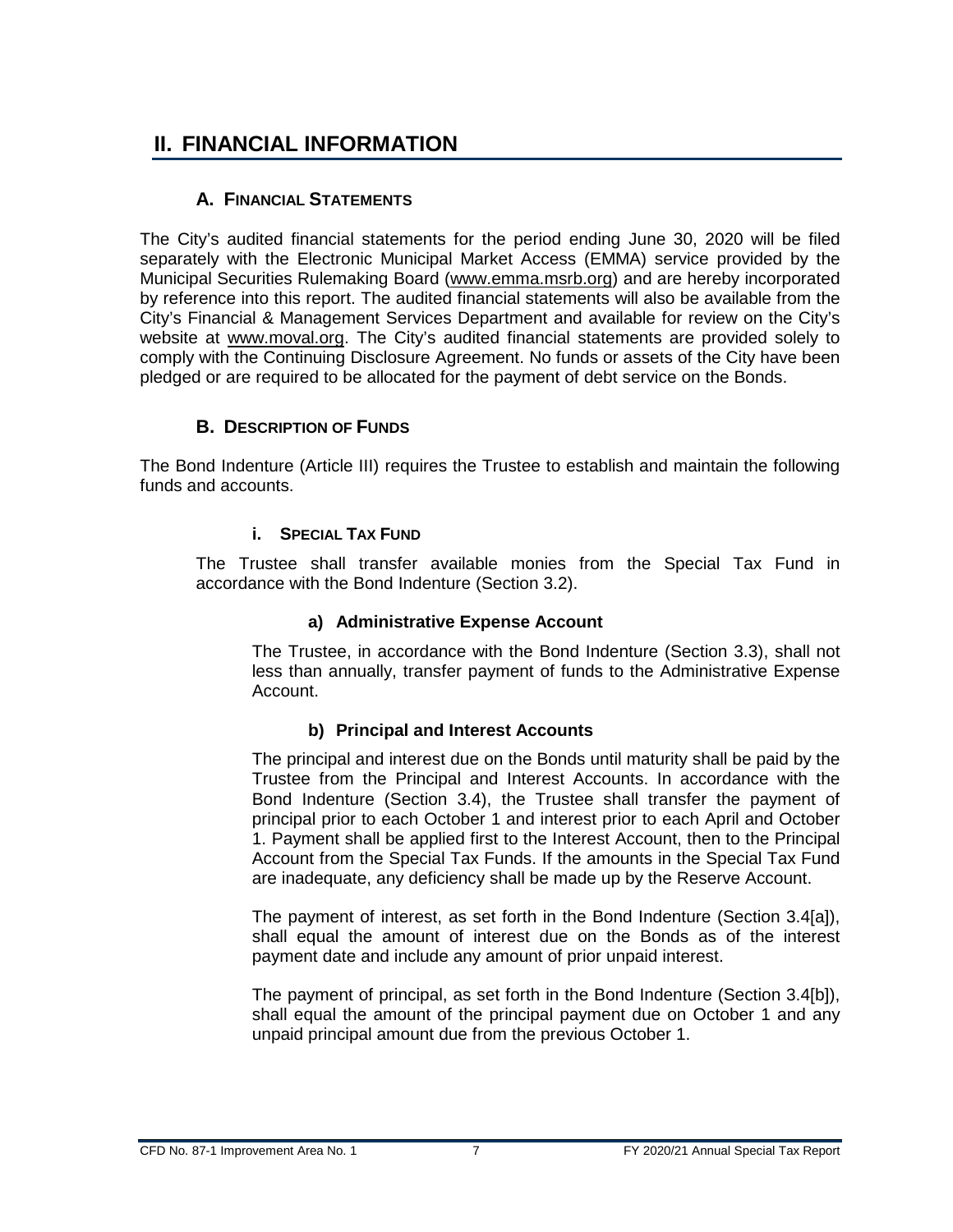#### **c) Redemption Account**

As set forth in the Bond Indenture (Section 3.5), the Redemption Account is available for the purpose of paying the interest, principal, and premiums, if any, on the Bonds called for optional redemption. This fund shall be used solely for the purpose of redeeming Bonds.

#### **d) Reserve Account**

The Reserve Account, as set forth in the Bond Indenture (Section 3.6), is established to maintain an amount equal to the Reserve Requirement. The Reserve Account will be used solely to pay principal and interest on the Bonds in the event that the monies in the Interest and Principal Accounts are insufficient to pay the principal and interest due on any payment date or any required transfer to the Rebate Fund in accordance with the Bond Indenture.

As set forth in the Bond Indenture, monies in the Reserve Account in excess of the Reserve Requirement are to be transferred to the Interest Account to pay interest on the Bonds.

#### **ii. REBATE FUND**

<span id="page-11-0"></span>Per the Bond Indenture (Section 3.7), the Trustee shall establish and maintain the Rebate Fund, which is separate from any other fund. All money at any time deposited in the Rebate Fund, Rebate Account, or Alternative Penalty Account shall be held by the Trustee for payment to the United States Treasury.

#### **a) Rebate Account**

The Rebate Account shall be maintained by the Trustee in accordance with Section 3.7(i) of the Bond Indenture.

#### **b) Alternative Penalty Account**

The Alternative Penalty Account shall be maintained by the Trustee in accordance with Section 3.7(ii) of the Bond Indenture.

#### **c) Rebate Liability**

In accordance with the Bond Indenture (Section 3.7), the District shall calculate or cause to be calculated the rebatable arbitrage for each series of Bonds in accordance with the Tax Certificate for the Bonds, and shall direct in writing the Trustee to transfer funds to the Rebate Fund from the funds furnished by the District. The Arbitrage Rebate Consultant has prepared the required computations for the arbitrage rebate liability for each account requiring an arbitrage calculation, as shown in Table 6, for the computation period beginning November 29, 2007 and ending October 1, 2017. The next computation for the Bonds is due October 1, 2022.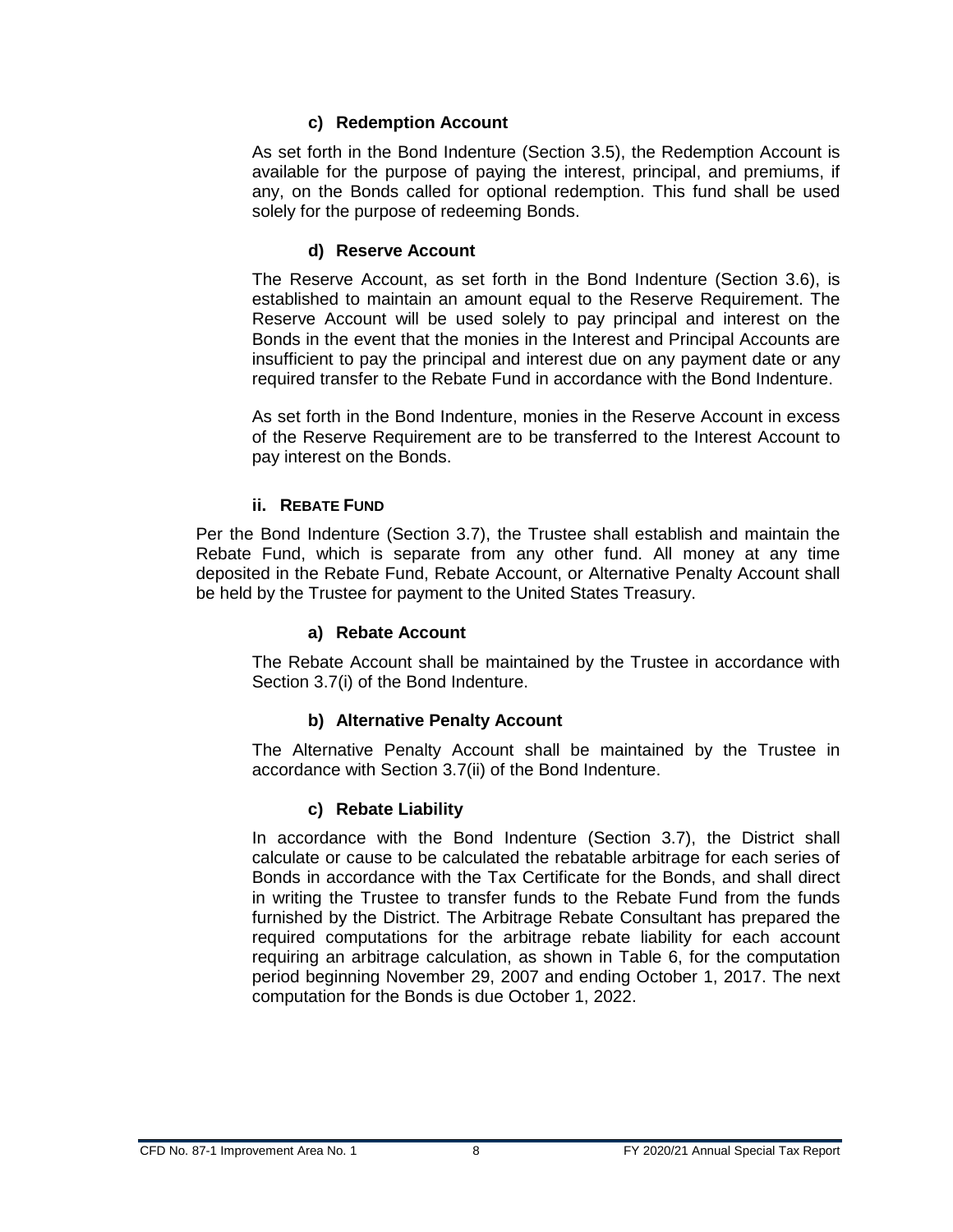<span id="page-12-3"></span>

| <b>Arbitrage Rebate Liability</b><br>For the Period November 29, 2007 - October 1, 2017 |    |               |  |  |  |  |  |  |
|-----------------------------------------------------------------------------------------|----|---------------|--|--|--|--|--|--|
| FV Prior Liability - 10/01/10                                                           | \$ | (84,652.64)   |  |  |  |  |  |  |
| Reserve                                                                                 |    | (139, 983.40) |  |  |  |  |  |  |
| FV Computation Date Credit - 10/01/11                                                   |    | (2,016.35)    |  |  |  |  |  |  |
| FV Computation Date Credit - 10/01/12                                                   |    | (1,961.55)    |  |  |  |  |  |  |
| FV Computation Date Credit - 10/01/13                                                   |    | (1,919.61)    |  |  |  |  |  |  |
| FV Computation Date Credit - 10/01/14                                                   |    | (1,865.85)    |  |  |  |  |  |  |
| FV Computation Date Credit - 10/01/15                                                   |    | (1,812.97)    |  |  |  |  |  |  |
| FV Computation Date Credit - 10/01/16                                                   |    | (1,729.57)    |  |  |  |  |  |  |
| Computation Date Credit - 10/01/17                                                      |    | (1,670.00)    |  |  |  |  |  |  |
| <b>Total</b><br>(237, 611.94)                                                           |    |               |  |  |  |  |  |  |
| <b>Rebate Liability (90% of Total)</b>                                                  |    |               |  |  |  |  |  |  |

#### **Table 6: Arbitrage Calculation Summary**

FV = Future Value

Source: Abritrage Rebate Calculation dated October 2017, as prepared by Willdan Financial Services.

#### **iii. COSTS OF ISSUANCE FUND**

<span id="page-12-0"></span>In accordance with the Bond Indenture (Section 3.9), the Trustee has disbursed all monies from the Costs of Issuance Fund. During FY 2008/09, all remaining monies were transferred by the Trustee to the Surplus Fund and the Costs of Issuance Fund was closed.

#### **iv. SURPLUS FUND**

<span id="page-12-1"></span>After all transfers have been made as required by the Bond Indenture (Sections 3.3 thru 3.7), all remaining amounts in the Special Tax Fund, if any, shall be transferred to the Surplus Fund. Monies remaining in this fund may be used for payment of interest, principal, administrative expenses, replenishment of the Reserve Fund, reduction of next year's special tax levy, or for any other lawful purpose.

#### **C. FUND BALANCES**

<span id="page-12-2"></span>All TI and special taxes received to-date for FY 2019/20 have been transferred to the Trustee in compliance with the Bond Indenture. The Bonds were issued for refunding purposes. As such, no proceeds were allocated for the establishment or funding of an Acquisition and Construction Fund.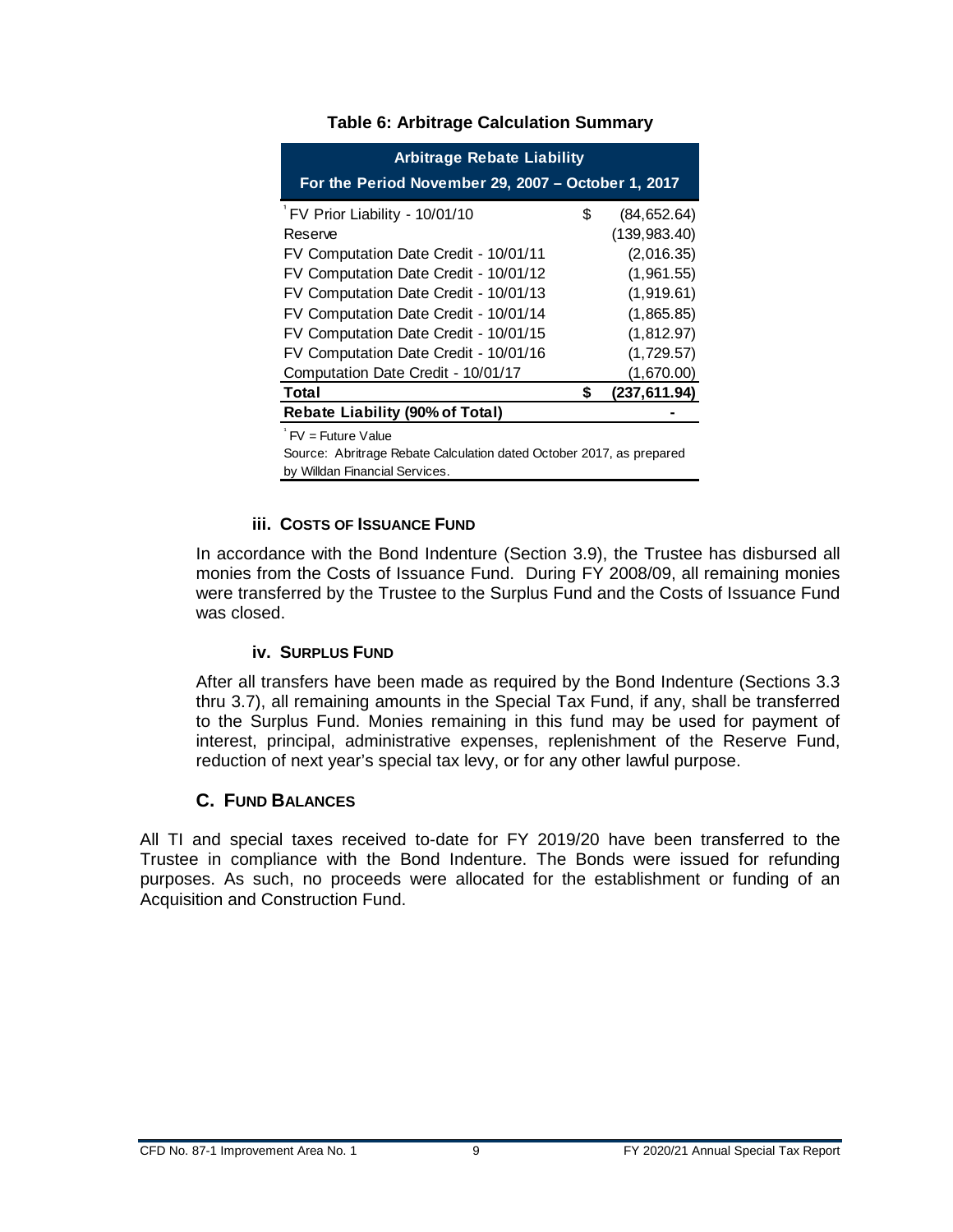<span id="page-13-0"></span>

| <b>Fund / Account</b>                 |   | <b>Balance as of</b><br>March 31, 2020 |
|---------------------------------------|---|----------------------------------------|
| Special Tax Fund                      | S | 155,049.92                             |
| Interest Account                      |   | 33,796.21                              |
| <b>Principal Account</b>              |   | 101.89                                 |
| <b>Redemption Account</b>             |   |                                        |
| Reserve Account <sup>1</sup>          |   | 365, 351. 25                           |
| <b>Administration Expense Account</b> |   | 2,821.31                               |
| Rebate Fund                           |   |                                        |
| Cost of Issuance Fund                 |   |                                        |
| Surplus Fund                          |   | 10,399.08                              |

#### **Table 7: Fund Balances**

<sup>1</sup> Funds in the Reserve Account reflect an amount at least or equal to the Reserve Fund Requirement. The Reserve Fund Requirement for FY 2020/21 is \$362,658.76.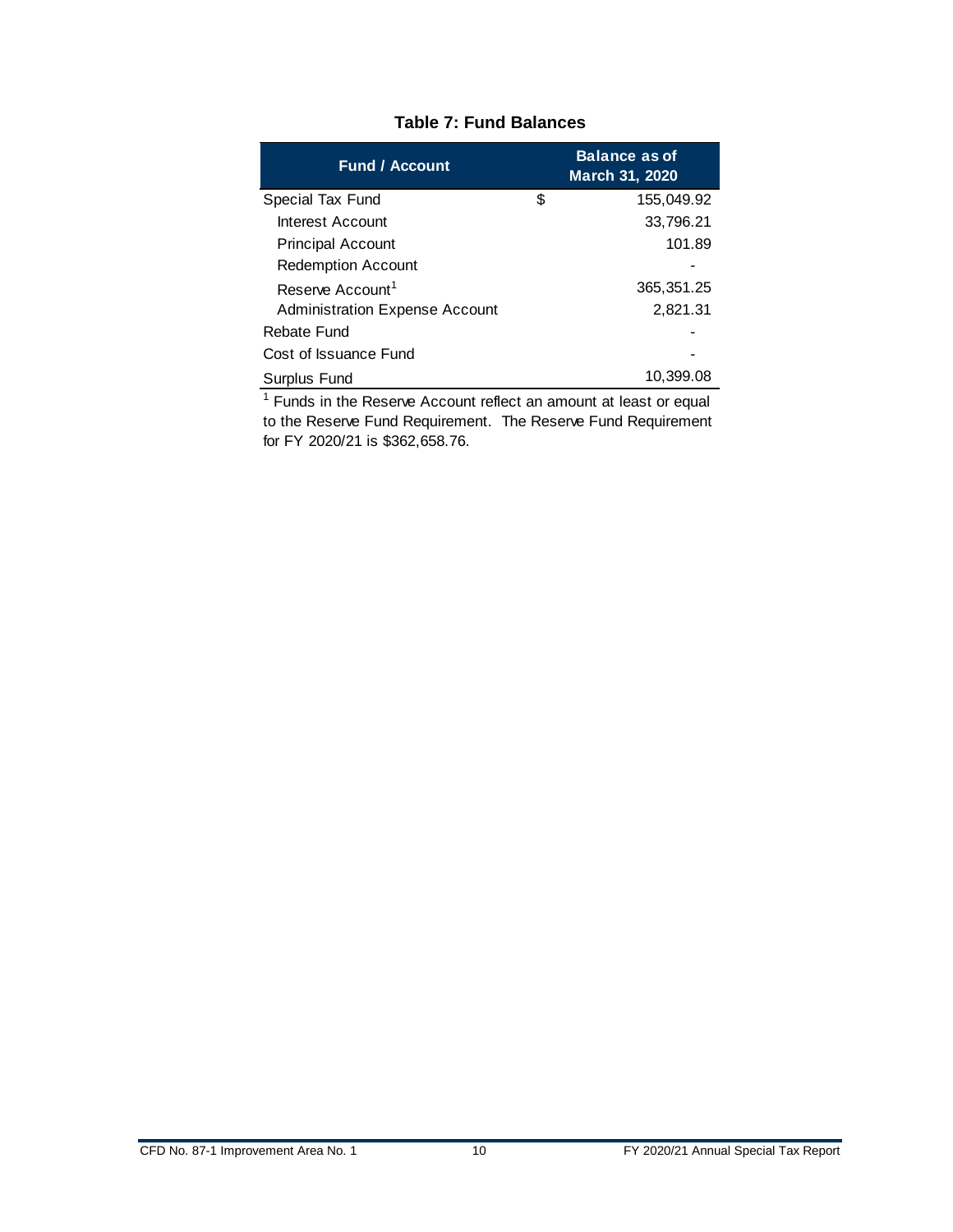## <span id="page-14-0"></span>**III. COMPUTATION OF THE SPECIAL TAX REQUIREMENT**

#### **A. ADMINISTRATIVE EXPENSES**

<span id="page-14-1"></span>The administrative expense categories are described below. The estimates for these administrative expenses are set forth in Section III.B of this report, Special Tax Requirement. Expenses of this type shall be paid from the Special Tax Fund (Section 3.3 of the Bond Indenture).

#### **i. SPECIAL TAX REPORT AND ADMINISTRATION**

<span id="page-14-2"></span>This expense is for the cost to prepare the annual reports (Special Tax Report and Continuing Disclosure Report), to monitor payments and delinquencies, and to submit the special taxes, after calculating and submitting for the legislative body's approval, to the County of Riverside.

#### **ii. TRUSTEE FEES**

<span id="page-14-3"></span>This expense is for the Trustee's services associated with bond and fund administration.

#### **iii. ARBITRAGE REBATE CALCULATION**

<span id="page-14-5"></span><span id="page-14-4"></span>This expense is to calculate the arbitrage rebate as required by Federal Law.

#### **iv. PROFESSIONAL SERVICES**

This expense is to prepare and disseminate significant event reports, which may include disclosure legal counsel services.

#### **v. CITY COSTS – PERSONNEL**

<span id="page-14-6"></span>This cost is for the City's estimated expense to coordinate consultants, attorneys, bankers, investment bankers, and other administrative contractors, as well as administrative services and program management provided by City staff.

#### **vi. CITY COSTS – ACCOUNTING**

<span id="page-14-7"></span>This expense is for the City's estimated expense to account for the Bond proceeds, monitor funds, and administer debt service requirements, as well as to cover costs associated with outside auditors.

#### **vii. CITY COSTS – GENERAL ADMINISTRATION**

<span id="page-14-8"></span>This expense is for the cost of the City's general administrative services, overhead for personnel support, office rent and maintenance, insurance, and support from City Council, City Manager, purchasing, media, and communications, etc.

#### **viii. COUNTY COSTS**

<span id="page-14-9"></span>This expense is for the Riverside County fees to levy and collect the tax installments on the property tax bills. Riverside County assesses additional fees for any adjustments made to the property tax bills.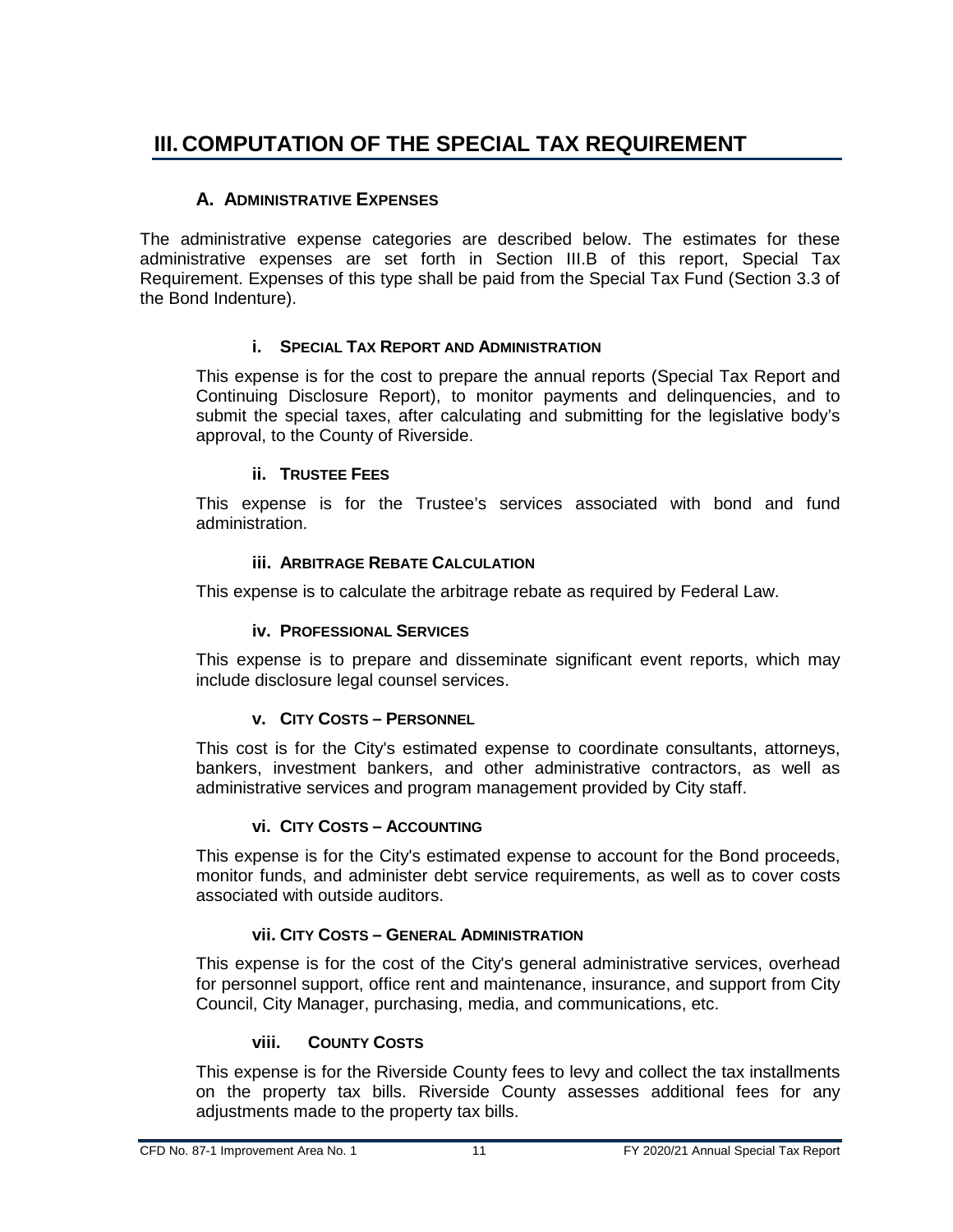#### <span id="page-15-0"></span>**B. SPECIAL TAX REQUIREMENT**

#### **Table 8: Special Tax Requirement FY 2020/21**

<span id="page-15-1"></span>

| <b>GROSS REQUIREMENT</b>                                         |                 |
|------------------------------------------------------------------|-----------------|
| <b>Annual Debt Service</b>                                       | \$362,621.26    |
| Reserve Fund Replenishment                                       |                 |
| <b>Total Debt Requirement</b>                                    | \$362,621.26    |
| Administrative Expenses:                                         |                 |
| Special Tax Report & Administration                              | \$<br>13,586.00 |
| <b>Trustee Fees</b>                                              | \$<br>2,000.00  |
| Arbitrage Rebate Calculation                                     | \$<br>400.00    |
| <b>Professional Services</b>                                     | \$<br>1,950.00  |
| Personnel                                                        | \$<br>4,161.00  |
| Accounting                                                       | \$<br>6,704.00  |
| <b>General Administration</b>                                    | \$<br>3,621.00  |
| <b>Total Administrative Expenses</b>                             | \$<br>32,422.00 |
| County Costs:                                                    |                 |
| County Tax Roll Fees                                             | \$<br>150.00    |
| <b>Total County Administrative Expenses</b>                      | \$<br>150.00    |
|                                                                  |                 |
| <b>Total Administrative Requirement</b>                          | \$<br>32,572.00 |
| TOTAL GROSS SPECIAL TAX REQUIREMENT                              | \$395,193.26    |
| <b>CREDITS: INTEREST EARNINGS, TRANSFERS &amp; CONTRIBUTIONS</b> |                 |
| Interest Earnings (Estimated)                                    | \$<br>14,179.62 |
| <b>Excess Credit</b>                                             |                 |
| Surplus Reserve Fund Credit                                      |                 |
| Adjustments & Contingency                                        |                 |
| <b>Total Interest Earnings and Transfers</b>                     | \$14,179.62     |
| Tax Increment Contribution <sup>1</sup>                          | \$277,820.86    |
| <b>Total Tax Increment Contributions</b>                         | \$277,820.86    |
| <b>TOTAL CREDITS</b>                                             | \$292,000.48    |
| TOTAL NET SPECIAL TAX REQUIREMENT                                | \$103,192.78    |
| The ROPS amount is approved through June 2021.                   |                 |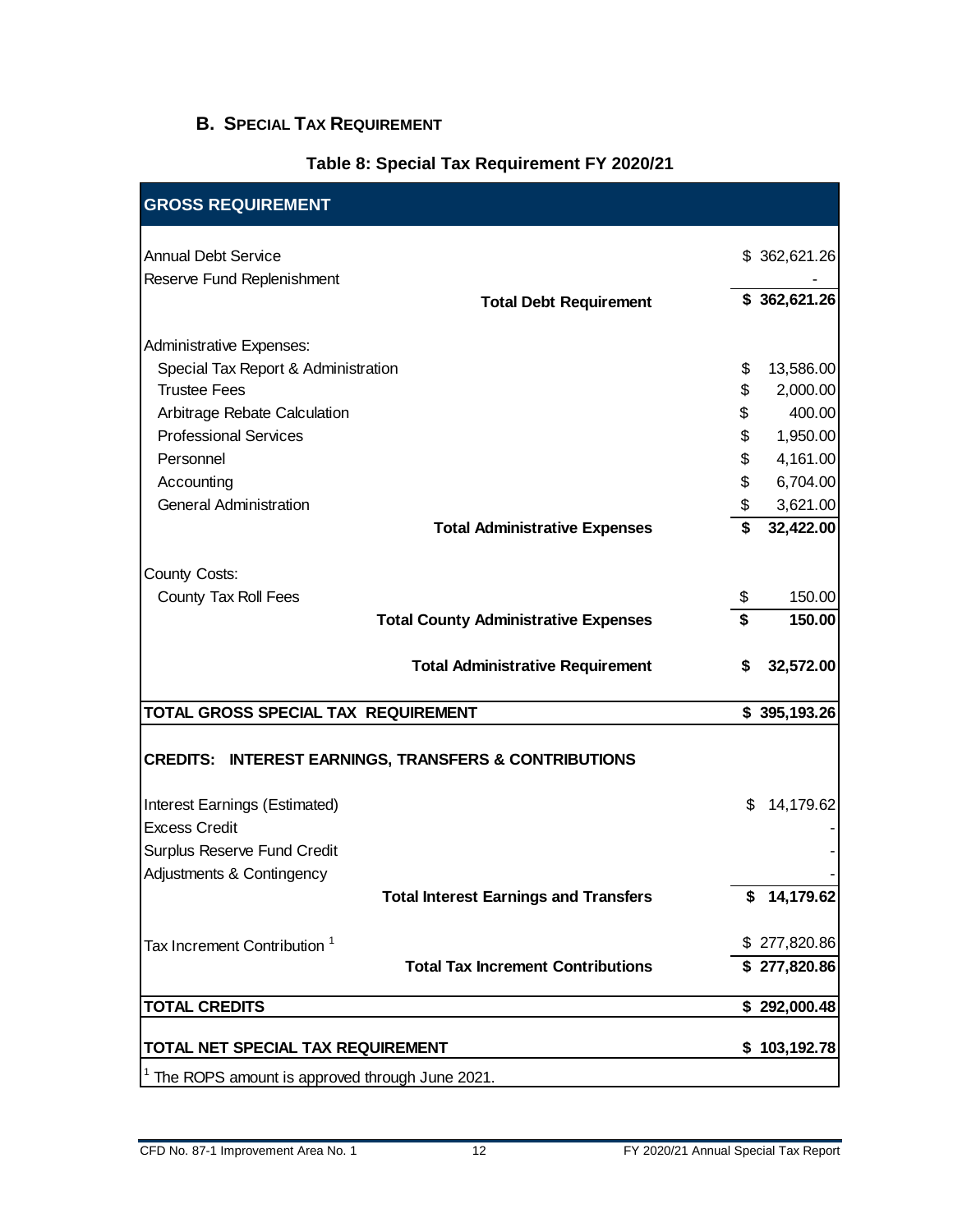## <span id="page-16-0"></span>**IV.SPECIAL TAX ALLOCATION**

The City has the power and as such is obligated to levy and collect the special tax according to the RMA, which the legislative body (City Council) of the District and the eligible qualified electors within CFD No. 87-1 IA 1 previously approved. The special tax formula apportions the total net special tax requirement (principal, interest, administrative expenses, and restoration of the Reserve Account, if required, less any TI contribution or other revenue).

The City has covenanted in the Bond Indenture (Section 5.2[b]) that it will levy the special tax for collection in each FY in order to generate that amount of special tax revenues which, when combined with the interest earnings on the various funds and accounts not required for rebate to the United States Treasury, will yield the required debt service payments, replenish the Reserve Account as provided, and pay for authorized administrative expenses.

#### **A. ASSIGNMENT TO TAX RATE AREAS**

<span id="page-16-1"></span>The special tax shall be levied upon a parcel for a fiscal year according to the designated Tax Rate Area to which that parcel has been assigned. The special tax levy is calculated based on acreage, as provided by the County of Riverside Assessor's office, for each year. "Tax Rate Area" refers to any of the two (2) categories as defined in the CFD Report. No special tax shall be levied on property, which is owned by, dedicated or otherwise conveyed to, a public agency, according to the RMA.

#### **B. SPECIAL TAX RATES**

<span id="page-16-5"></span><span id="page-16-2"></span>According to the RMA, there is no escalator clause for the maximum special tax rates. Below are the maximum special tax rates and the FY 2020/21 applied special tax rates for each Tax Rate Area.

| <b>I Tax Rate Area</b>  |   | <b>Maximum</b><br><b>Special Tax Rate</b> |  | <b>2020/21 Applied</b><br><b>Special Tax Rate</b> |
|-------------------------|---|-------------------------------------------|--|---------------------------------------------------|
| <b>ITax Rate Area 1</b> | Ж | 4.450.00                                  |  | 759.62                                            |
| <b>Tax Rate Area 2</b>  |   | 3.850.00                                  |  | 668.81                                            |

#### **Table 9: Special Tax Rates**

#### <span id="page-16-4"></span><span id="page-16-3"></span>**C. RATE AND METHOD OF APPORTIONMENT**

#### **i. SPECIAL TAX LEVY**

Each year, the City Council, acting as the legislative body of the District, shall approve and adopt a resolution of the Council approving the calculation of the maximum and applied special tax rates for the fiscal year for which the special tax shall be levied. This amount will include, but is not limited to, the amounts required to pay for the debt service on any indebtedness, replenish the Reserve Account as necessary, and pay incidental or administrative expenses incurred by the District.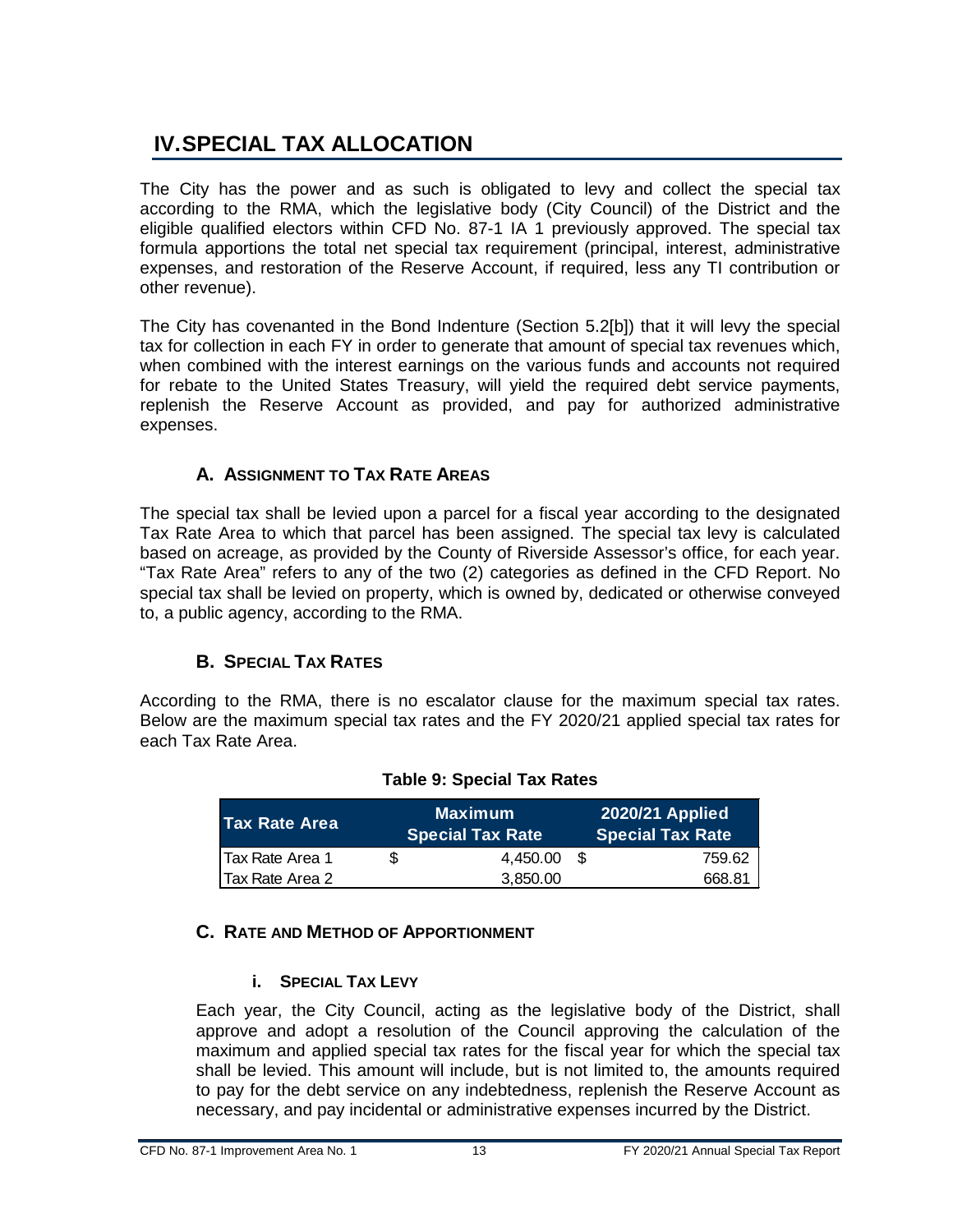#### **ii. SPECIAL TAX LIEN**

<span id="page-17-0"></span>The special taxes and any penalties thereon constitute a lien against the lots and parcels of land, which will be annually imposed until they are paid. Such lien is on parity with all special taxes and special assessments and is co-equal to and independent of the lien for general property taxes regardless of when they are imposed upon the same property. The special taxes have priority over all existing and future private liens imposed on the property. Although the special taxes constitute liens on taxed parcels within the District, they do not constitute a personal indebtedness of the owners of property within the District. There is no assurance that the owners will be financially able to pay the annual special taxes or that they will pay such taxes even if financially able to do so. With certain limitations, the City has covenanted to commence foreclosure proceedings in the event delinquencies occur. These limitations are more fully described in Article V of the Bond Indenture and in the "Sources of Payment for the Bonds" section of the Official Statement.

#### **D. SPECIAL TAX ALLOCATION**

<span id="page-17-1"></span>The Special Taxes for the District are allocated to all taxable properties in Tax Rate Area 1 and Tax Rate Area 2. According to the RMA, Tax Rate Area 1 is responsible for 59% and Tax Rate Area 2 is responsible for 41% of the annual Special Tax Requirement. The following table sets forth the allocation of special taxes, along with the total amount of FY 2020/21 special tax levy for the combined Tax Rate Areas.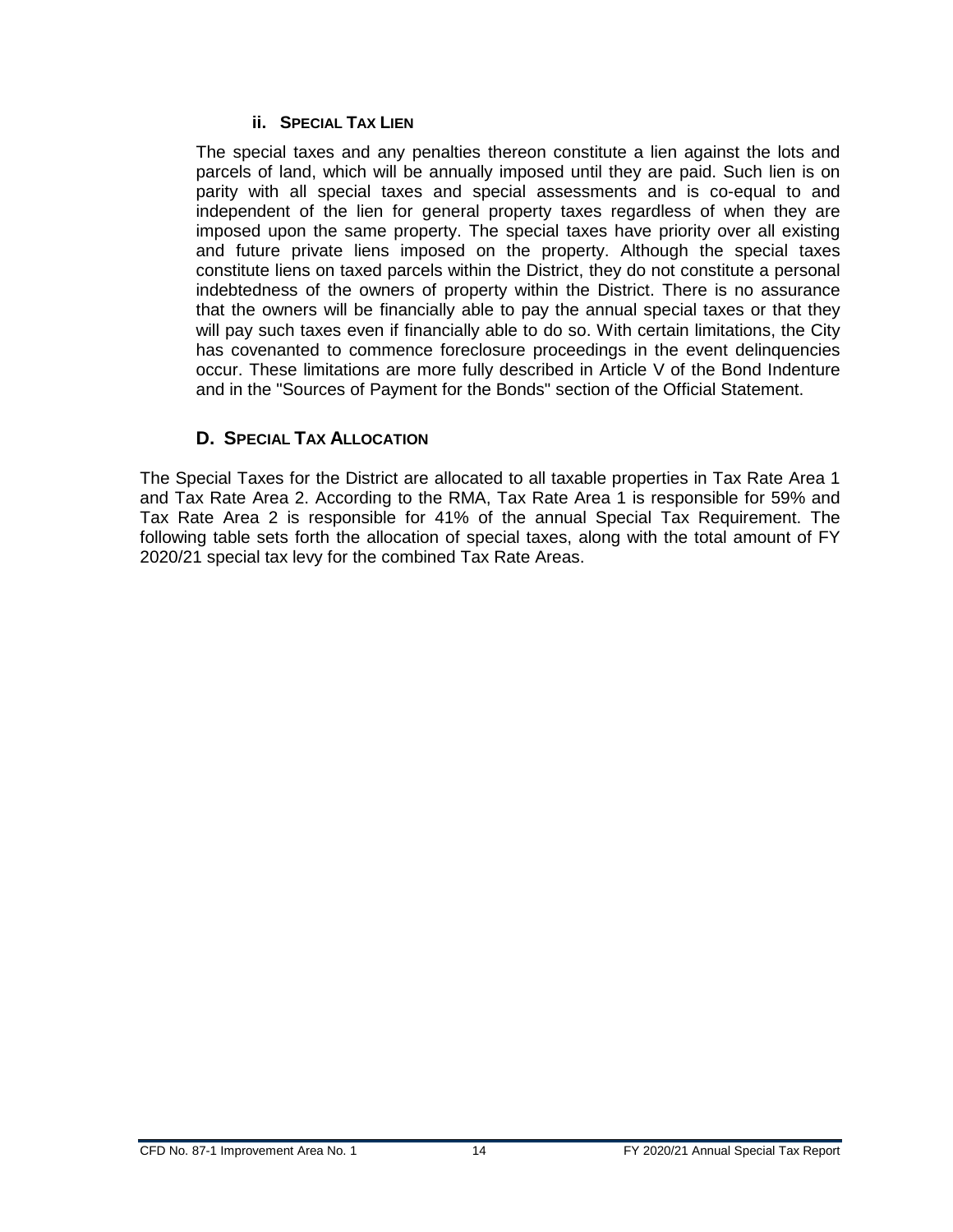<span id="page-18-0"></span>

| Assessor's<br><b>Parcel</b><br><b>Number</b>                                                                                                                                                                                                                                                                                                                                                                                          | <b>Property Owner</b>       | <b>Development</b><br><b>Status</b> | <b>Taxable</b><br><b>Acres</b> |    | FY 2020/21<br><b>Maximum</b><br><b>Special Tax</b> |      | FY 2020/21<br><b>Special Tax</b> | <b>Percentage</b><br>of Applied<br><b>Special Tax</b> | <b>Bonded</b><br>Indebtedness <sup>2</sup> |
|---------------------------------------------------------------------------------------------------------------------------------------------------------------------------------------------------------------------------------------------------------------------------------------------------------------------------------------------------------------------------------------------------------------------------------------|-----------------------------|-------------------------------------|--------------------------------|----|----------------------------------------------------|------|----------------------------------|-------------------------------------------------------|--------------------------------------------|
| 291-110-032                                                                                                                                                                                                                                                                                                                                                                                                                           | MORENO VALLEY MALL HOLDING  | Developed                           | 31.09                          | \$ | 138,350.50                                         | \$   | 23,616.70                        | 22.89% \$                                             | 295,228.93                                 |
| 291-110-033                                                                                                                                                                                                                                                                                                                                                                                                                           | MORENO VALLEY MALL HOLDING  | Developed                           | 7.43                           |    | 33,063.50                                          |      | 5,644.00                         | 5.47%                                                 | 70.554.87                                  |
| 291-110-034                                                                                                                                                                                                                                                                                                                                                                                                                           | MORENO VALLEY MALL HOLDINGS | Developed                           | 9.58                           |    | 42,631.00                                          |      | 7,277.18                         | 7.05%                                                 | 90,971.15                                  |
| 291-110-035                                                                                                                                                                                                                                                                                                                                                                                                                           | <b>SERITAGE SRC FINANCE</b> | Developed                           | 10.51                          |    | 46,769.50                                          |      | 7,983.64                         | 7.74%                                                 | 99,802.38                                  |
| 291-110-036                                                                                                                                                                                                                                                                                                                                                                                                                           | J C PENNEY PROP INC         | Developed                           | 10.13                          |    | 45,078.50                                          |      | 7,694.98                         | 7.46%                                                 | 96,193.92                                  |
| 291-110-037                                                                                                                                                                                                                                                                                                                                                                                                                           | <b>MACYS CALIF INC</b>      | Developed                           | 11.41                          |    | 50,774.50                                          |      | 8,667.30                         | 8.40%                                                 | 108,348.73                                 |
| Tax Rate Area 1 (59%)                                                                                                                                                                                                                                                                                                                                                                                                                 |                             |                                     | 80.15                          | S. | 356,667.50                                         | - \$ | 60,883.80                        | 59.00% \$                                             | 761,100.00                                 |
| 291-110-039                                                                                                                                                                                                                                                                                                                                                                                                                           | COSTCO WHOLESALE CORP       | Developed                           | 12.69                          | \$ | 48,856.50                                          | \$   | 8,487.22                         | 8.22% \$                                              | 106,097.71                                 |
| 291-110-040                                                                                                                                                                                                                                                                                                                                                                                                                           | NEAL T BAKER ENTERPRISES    | Developed                           | 0.79                           |    | 3,041.50                                           |      | 528.36                           | 0.51%                                                 | 6,604.98                                   |
| 291-110-041                                                                                                                                                                                                                                                                                                                                                                                                                           | CFT DEV                     | Developed                           | 0.79                           |    | 3,041.50                                           |      | 528.36                           | 0.51%                                                 | 6,604.98                                   |
| 291-650-001                                                                                                                                                                                                                                                                                                                                                                                                                           | LEW LA FAYETTE PROP         | Developed                           | 1.50                           |    | 5,775.00                                           |      | 1,003.20                         | 0.97%                                                 | 12,541.10                                  |
| 291-650-002                                                                                                                                                                                                                                                                                                                                                                                                                           | WINCO FOODS                 | Developed                           | 10.94                          |    | 42,119.00                                          |      | 7,316.80                         | 7.09%                                                 | 91,466.42                                  |
| 291-650-003                                                                                                                                                                                                                                                                                                                                                                                                                           | QUICK QUACK DEV II          | Developed                           | 0.94                           |    | 3,619.00                                           |      | 628.68                           | 0.61%                                                 | 7,859.09                                   |
| 291-650-004                                                                                                                                                                                                                                                                                                                                                                                                                           | <b>GATEWAY CO</b>           | Undeveloped <sup>1</sup>            | 1.96                           |    | 7,546.00                                           |      | 1,310.86                         | 1.27%                                                 | 16,387.04                                  |
| 291-650-005                                                                                                                                                                                                                                                                                                                                                                                                                           | <b>GATEWAY CO</b>           | Undeveloped <sup>1</sup>            | 1.95                           |    | 7,507.50                                           |      | 1,304.18                         | 1.26%                                                 | 16,303.43                                  |
| 291-650-006                                                                                                                                                                                                                                                                                                                                                                                                                           | <b>GATEWAY CO</b>           | Undeveloped <sup>1</sup>            | 1.90                           |    | 7,315.00                                           |      | 1,270.74                         | 1.23%                                                 | 15,885.39                                  |
| 291-650-007                                                                                                                                                                                                                                                                                                                                                                                                                           | <b>GATEWAY CO</b>           | Undeveloped <sup>1</sup>            | 1.56                           |    | 6,006.00                                           |      | 1,043.34                         | 1.01%                                                 | 13,042.74                                  |
| 291-650-018                                                                                                                                                                                                                                                                                                                                                                                                                           | SDG INV                     | Developed                           | 1.05                           |    | 4,042.50                                           |      | 702.24                           | 0.68%                                                 | 8,778.77                                   |
| 291-650-020                                                                                                                                                                                                                                                                                                                                                                                                                           | <b>GATEWAY CO</b>           | Undeveloped <sup>1</sup>            | 1.29                           |    | 4,966.50                                           |      | 862.76                           | 0.84%                                                 | 10,785.35                                  |
| 291-650-021                                                                                                                                                                                                                                                                                                                                                                                                                           | FOUR QUARTS & ASSOCIATES    | Developed                           | 1.42                           |    | 5,467.00                                           |      | 949.70                           | 0.92%                                                 | 11,872.24                                  |
| 291-650-033                                                                                                                                                                                                                                                                                                                                                                                                                           | MV MMP INC                  | Developed                           | 2.31                           |    | 8,893.50                                           |      | 1,544.94                         | 1.50%                                                 | 19,313.29                                  |
| 291-650-034                                                                                                                                                                                                                                                                                                                                                                                                                           | <b>GATEWAY CO</b>           | Undeveloped <sup>1</sup>            | 1.74                           |    | 6,699.00                                           |      | 1,163.72                         | 1.13%                                                 | 14,547.68                                  |
| 291-660-001                                                                                                                                                                                                                                                                                                                                                                                                                           | <b>GATEWAY CO</b>           | Developed                           | 1.15                           |    | 4,427.50                                           |      | 769.12                           | 0.75%                                                 | 9,614.84                                   |
| 291-660-002                                                                                                                                                                                                                                                                                                                                                                                                                           | <b>GATEWAY CO</b>           | Developed                           | 1.23                           |    | 4,735.50                                           |      | 822.64                           | 0.80%                                                 | 10,283.70                                  |
| 291-660-003                                                                                                                                                                                                                                                                                                                                                                                                                           | <b>IRURY</b>                | Developed                           | 1.13                           |    | 4,350.50                                           |      | 755.74                           | 0.73%                                                 | 9,447.63                                   |
| 291-660-004                                                                                                                                                                                                                                                                                                                                                                                                                           | <b>GALA DEV PARTNERS</b>    | Undeveloped <sup>1</sup>            | 1.13                           |    | 4,350.50                                           |      | 755.74                           | 0.73%                                                 | 9,447.63                                   |
| 291-660-028                                                                                                                                                                                                                                                                                                                                                                                                                           | AYRES MORENO VALLEY         | Developed                           | 2.76                           |    | 10,626.00                                          |      | 1,845.92                         | 1.79%                                                 | 23,075.62                                  |
| 291-660-029                                                                                                                                                                                                                                                                                                                                                                                                                           | BRE POLYGON PROP OWNER      | Developed                           | 2.39                           |    | 9,201.50                                           |      | 1,598.46                         | 1.55%                                                 | 19,982.15                                  |
| 291-660-033                                                                                                                                                                                                                                                                                                                                                                                                                           | <b>GATEWAY CO</b>           | Undeveloped <sup>1</sup>            | 1.04                           |    | 4,004.00                                           |      | 695.56                           | 0.67%                                                 | 8,695.16                                   |
| 291-660-034                                                                                                                                                                                                                                                                                                                                                                                                                           | <b>GATEWAY CO</b>           | Developed                           | 1.18                           |    | 4,543.00                                           |      | 789.18                           | 0.76%                                                 | 9,865.67                                   |
| 291-660-035                                                                                                                                                                                                                                                                                                                                                                                                                           | LIU CHE CHEN                | Developed                           | 3.80                           |    | 14,630.00                                          |      | 2,541.48                         | 2.46%                                                 | 31,770.79                                  |
| 291-660-040                                                                                                                                                                                                                                                                                                                                                                                                                           | <b>GATEWAY CO</b>           | Developed                           | 1.53                           |    | 5,890.50                                           |      | 1,023.28                         | 0.99%                                                 | 12,791.92                                  |
| 291-660-042                                                                                                                                                                                                                                                                                                                                                                                                                           | <b>GATEWAY CO</b>           | Developed                           | 1.40                           |    | 5,390.00                                           |      | 936.32                           | 0.91%                                                 | 11,705.03                                  |
| 291-660-043                                                                                                                                                                                                                                                                                                                                                                                                                           | <b>GATEWAY CO</b>           | Developed                           | 1.69                           |    | 6,506.50                                           |      | 1,130.28                         | 1.10%                                                 | 14,129.64                                  |
| Tax Rate Area 2 (41%)                                                                                                                                                                                                                                                                                                                                                                                                                 |                             |                                     | 63.26                          | \$ | 243,551.00                                         | \$   | 42,308.82                        | 41.00%                                                | \$<br>528,900.00                           |
|                                                                                                                                                                                                                                                                                                                                                                                                                                       | Total                       |                                     | 143.41 \$                      |    | 600,218.50                                         | \$   | 103,192.62                       | 100.00% \$                                            | 1,290,000.00                               |
| <sup>1</sup> APNs which are Undeveloped, but have constructed certain parcel improvements.<br><sup>2</sup> The Bonded Indebtedness is calculated based on the proration of each parcels' Maximum Special Tax multiplied by the Bonds outstanding. Bonds are not allocated to or secured<br>by any particular parcel within the District.<br>Source: Property Owners - Riverside County Property Tax Roll Information - February 2020. |                             |                                     |                                |    |                                                    |      |                                  |                                                       |                                            |

### **Table 10: Special Tax Allocation/Property Owners**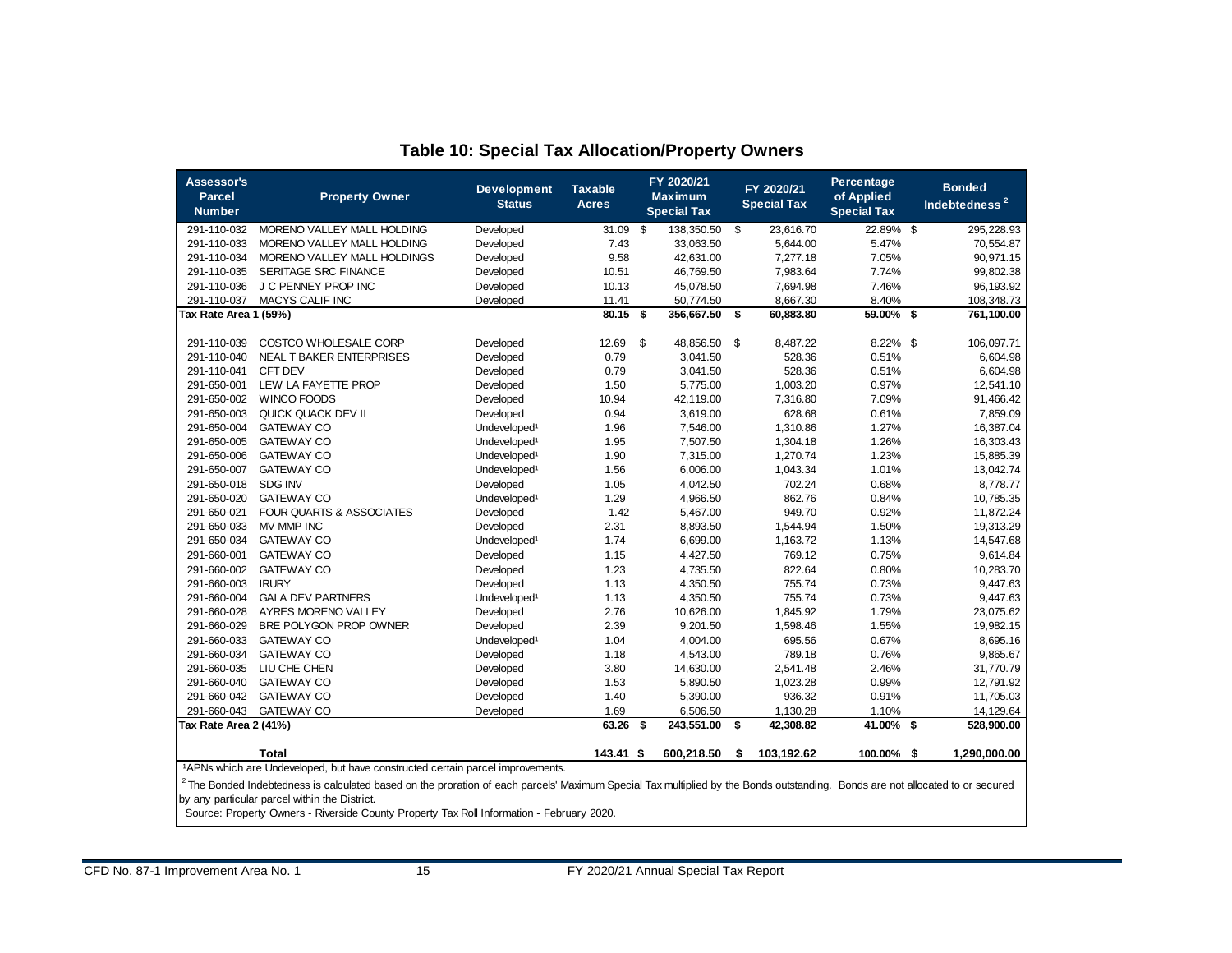## <span id="page-19-0"></span>**V. SPECIAL TAX PAYMENTS**

#### **A. DELINQUENCIES**

<span id="page-19-1"></span>For FY 2007/08 through 2019/20, the special tax obligation was funded through the collection of special taxes and TI, pursuant to the Agency Improvement Area Agreement. There are currently no delinquencies in the District for 2019/20 or prior years.

Any adjustments for delinquent installments or to replenish the Reserve Account for withdrawals resulting from the delinquency in the payment of special taxes will only come from the Tax Rate Area that incurred the delinquency. For example, property located in Tax Rate Area 1 cannot be charged with a delinquency caused by property located in Tax Rate Area 2.

<span id="page-19-3"></span>

| <b>Fiscal Year</b> | No. of<br><b>Parcels</b><br><b>Levied</b> | <b>Amount Levied</b> | No. of Parcels<br>Delinquent <sup>1</sup> | <b>Amount</b><br><b>Delinquent</b> | <b>Percent</b><br><b>Delinquent</b> |
|--------------------|-------------------------------------------|----------------------|-------------------------------------------|------------------------------------|-------------------------------------|
| 2008/09            | 35                                        | 108,706.00           | 0                                         | 0.00                               | $0.00\%$                            |
| 2009/10            | 34                                        | 78,519.00            | 0                                         | 0.00                               | $0.00\%$                            |
| 2010/11            | 34                                        | 112,162.00           | 0                                         | 0.00                               | $0.00\%$                            |
| 2011/12            | 34                                        | 115,946.00           | $\mathbf 0$                               | 0.00                               | $0.00\%$                            |
| 2012/13            | 34                                        | 110,672.00           | 0                                         | 0.00                               | $0.00\%$                            |
| 2013/14            | 34                                        | 117,164.00           | 0                                         | 0.00                               | $0.00\%$                            |
| 2014/15            | 34                                        | 114,069.54           | 0                                         | 0.00                               | $0.00\%$                            |
| 2015/16            | 33                                        | 114.070.40           | $\Omega$                                  | 0.00                               | $0.00\%$                            |
| 2016/17            | 33                                        | 16,083.08            | 0                                         | 0.00                               | $0.00\%$                            |
| 2017/18            | 33                                        | 115,219.76           | $\Omega$                                  | 0.00                               | $0.00\%$                            |
| 2018/19            | 33                                        | 112,239.22           | 0                                         | 0.00                               | $0.00\%$                            |
| 2019/20            | 33                                        | 109.548.20           | 0                                         | 0.00                               | 0.00%                               |

#### **Table 11: Delinquencies**

<sup>1</sup> Amount delinquent per the Riverside County website

<span id="page-19-2"></span>(https://taxpayments.co.riverside.ca.us/taxpayments/Search.aspx) as of March 2, 2020.

#### **B. FORECLOSURE ACTIONS**

There are no foreclosure actions or sales pending in the District. In the event of any delinquencies, the District has covenanted for the benefit of the owners of the Bonds, that it shall commence and diligently pursue judicial foreclosure proceedings against parcels with delinquent special taxes in excess of \$1,000 by October 1 following the close of the fiscal year in which such special taxes were due, and the District shall commence and diligently pursue judicial foreclosure proceedings against all parcels with delinquent special taxes by October 1 following the close of any fiscal year in which it receives special taxes in an amount that is less than 90% of the total special tax levied for the fiscal year.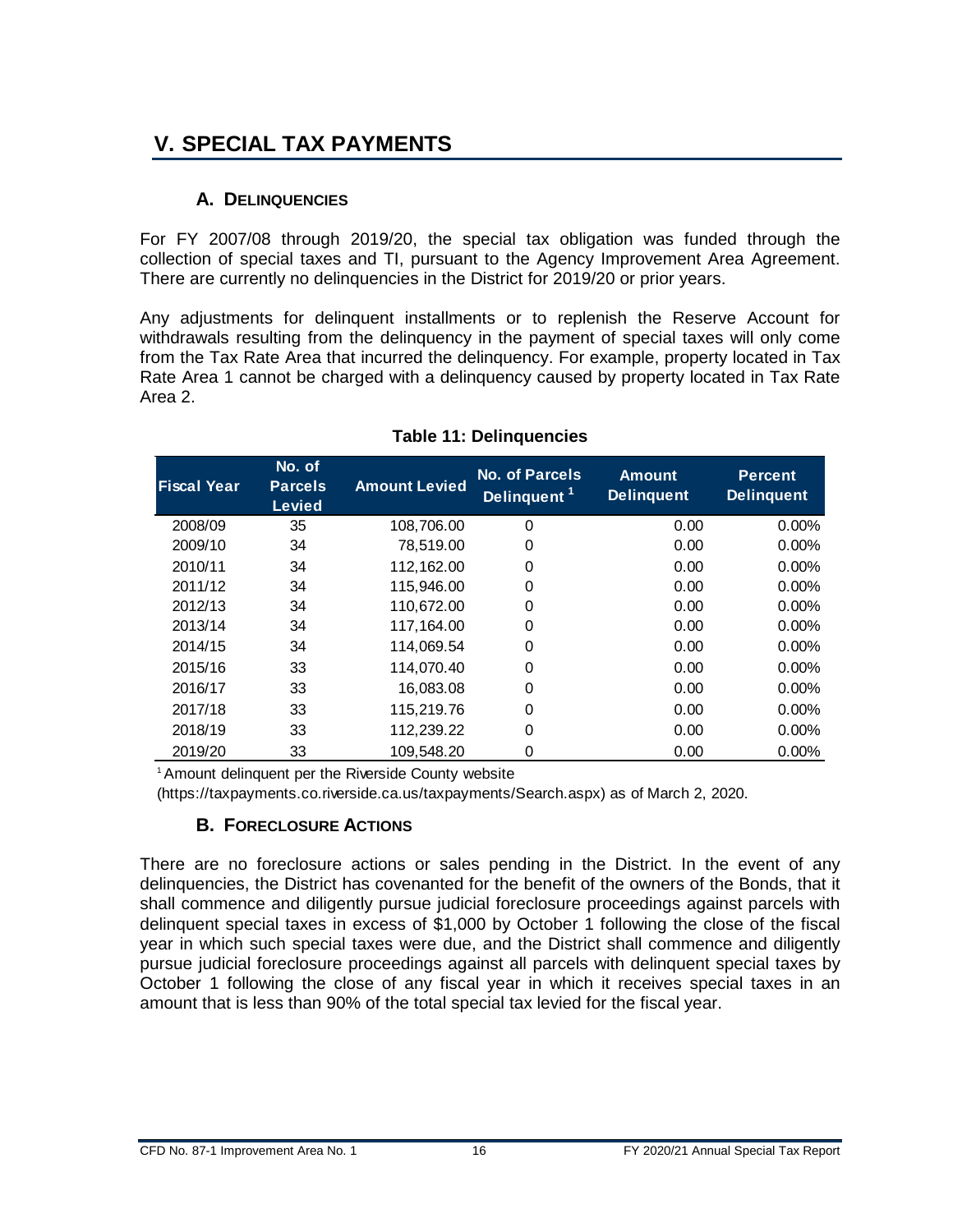#### <span id="page-20-1"></span>**Appendix A: PROPERTY TAX INCREMENT ANALYSIS**

#### <span id="page-20-0"></span>**A. TAX INCREMENT CONTRIBUTION**

In connection with the issuance of the Bonds, the District has covenanted in the Bond Indenture that each year it will levy special taxes up to the maximum rates permitted under the RMA in an amount sufficient, together with other amounts on deposit in the Special Tax Fund, to pay the principal and interest on any Outstanding Bonds to which the special taxes are pledged, to replenish the Reserve Account and to pay the estimated Administrative Expenses.

On April 13, 1993, prior to the issuance of the Improvement Area bonds, the Agency and the City, acting on behalf of the CFD No. 87-1, entered into a Cooperation and Reimbursement Agreement (CFD No. 87-1 Improvement Area Bonds) (the "1993 Cooperation Agreement"). Pursuant to Section 305, of the 1993 Cooperation Agreement, the Agency is obligated to pay 100% of the FY's TI, up to the amount necessary to pay 70.3% of the debt service.

Additionally, the City, on behalf of the District and the Agency, entered into an Agency Improvement Area Agreement, adopted on October 23, 2007 (Resolution No. RDA 2007- 09), in connection with the issuance of the Special Tax Refunding Bonds, which restated the agreement of the Agency to make payments to the District based upon the percentages and terms set forth in the RMA.

In June of 2011, the California Legislature approved trailer bills AB 1x 26 and AB 1x 27 to dissolve redevelopment agencies. On January 10, 2012, the Moreno Valley City Council adopted Resolution No. 2012-04, which names the City of Moreno Valley as the Successor Agency to the Agency to discharges the obligations of the former Agency.

Given the dissolution of the Agency and process established to discharge its obligations, the Successor Agency, submits a ROPS, which includes the calculation of the payment of available TI toward the District Special Tax. For FY 2020/21, the TI contribution is \$277,820.86, which is based upon 70.3% of the gross special tax calculation of \$395,193.26 (as identified in Table 8). The County Board and DOF have approved the payment of TI for this purpose through June 2021. If future TI is unavailable, debt service payment obligations will be met through the collection of the special taxes, consistent with the terms of the RMA.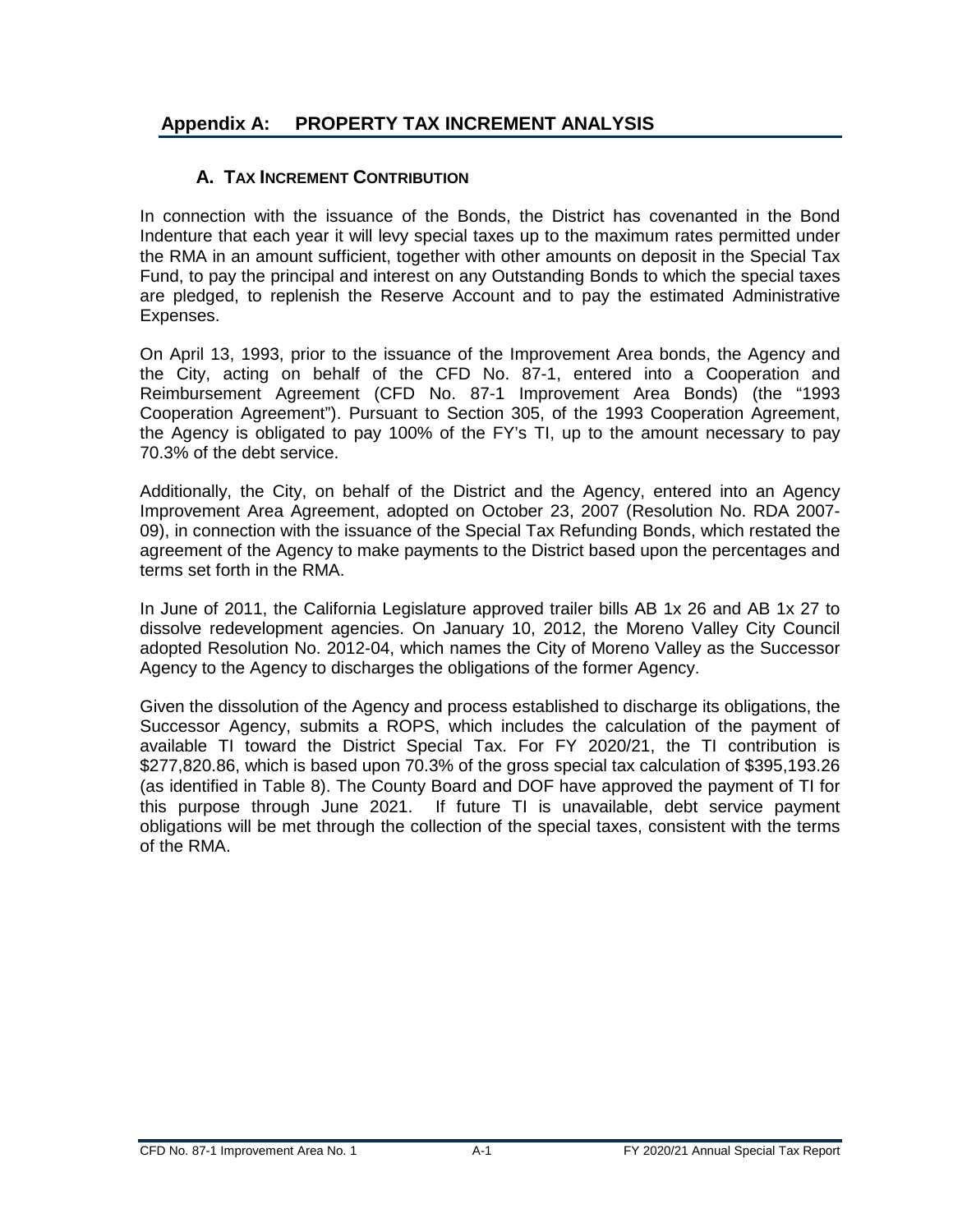#### <span id="page-21-0"></span>**Appendix B: Bond Accountability Report (SB 165)**

This Bond Accountability Report is required to demonstrate the special tax requirement for each parcel within the District to meet the debt service requirements of the Bonds. Based upon the special tax requirement as calculated in Table 8, the FY 2020/21 special tax levy for each assessable parcel within the District is shown in Table 10.

The Local Agency Special Tax Bond and Accountability Act ("Act"), enacted by Senate Bill 165 and codified in the California Government Code Sections 53410 through 53412, requires local agencies to submit an annual report to its governing body on local bond measures sold after January 1, 2001. In addition to the Annual Special Tax Report, this report also serves as the Annual Bond Accountability Report as required in accordance with the Act. The purpose of the report is to comply with Section 53411 of the Government Code that states:

"The chief fiscal officer of the issuing local agency shall file a report with its governing body no later than January 1, 2002, and at least once a year thereafter. The annual report shall contain 1) the amount of funds collected and expended and 2) the status of any project required or authorized to be funded as identified in subdivision (a) of Section 53410."

All improvements for the District were completed prior to the issuance of Bonds. As a result, there were no improvement/construction funds associated with the issuance of the Bonds. The table on the following page represents the deposits and expenditures for the District, which were extracted from the City's FY 2018/19 audited financials. The special tax levied, as shown in Table 10, is to pay the difference between the administrative expenses and debt service (principal and interest) and the allowable TI contribution.

| <b>District</b>                        | <b>Date Bonds</b><br><b>Issued</b> | <b>Initial Amount</b><br><b>Deposited to</b><br>Improvement /<br><b>Construction</b><br><b>Fund</b> | <b>Balance as of</b><br><b>December 31, 2019</b> | <b>Expended</b><br><b>Amount to</b><br><b>Date</b> | <b>Project</b><br><b>Status</b> |
|----------------------------------------|------------------------------------|-----------------------------------------------------------------------------------------------------|--------------------------------------------------|----------------------------------------------------|---------------------------------|
| CFD 87-1,<br>Improvement<br>Area No. 1 | Nov. 29, 2007                      | N/A                                                                                                 | N/A                                              | N/A                                                | Completed                       |

For additional information, please see Section II Financial Information.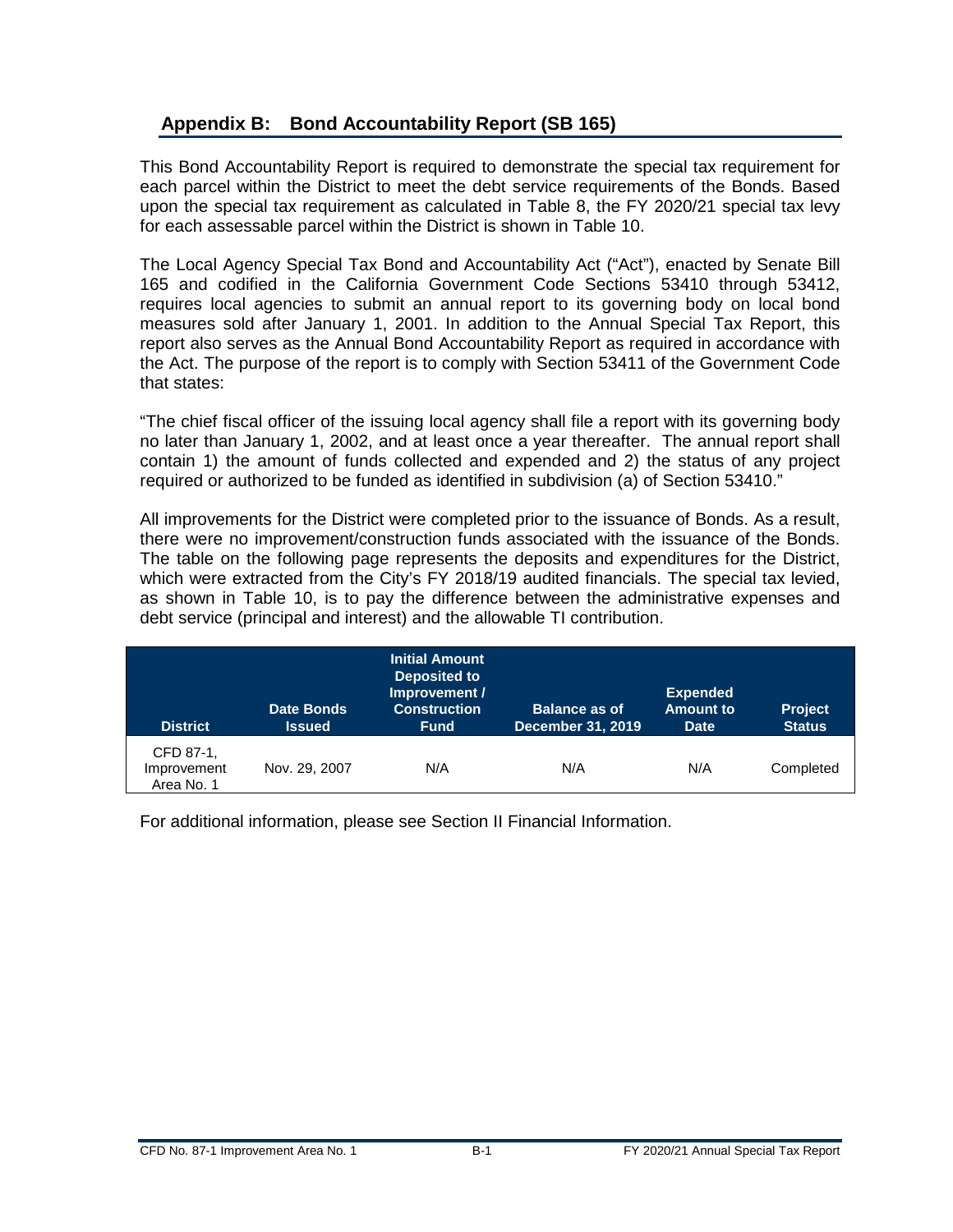

## **Trial Balance Listing**

Through 06/30/19 **Detail Listing** Exclude Rollup Account

| Account         | <b>Account Description</b>                        | <b>Balance Forward</b> | <b>YTD Debits</b> | <b>YTD Credits</b> | <b>Ending Balance</b> |  |  |  |  |
|-----------------|---------------------------------------------------|------------------------|-------------------|--------------------|-----------------------|--|--|--|--|
| <b>Fund</b>     | 4105 - 2007 TOWNGATE IMPR REFUNDING               |                        |                   |                    |                       |  |  |  |  |
|                 | Department 99 - Non-Department                    |                        |                   |                    |                       |  |  |  |  |
| <b>Division</b> | 99 - Non-departmental                             |                        |                   |                    |                       |  |  |  |  |
| Section         | 94105 - Non-Dept TOWGATE IMPR SPCL TAX            |                        |                   |                    |                       |  |  |  |  |
| 404000          | <b>Special Taxes</b>                              | .00                    | 4,295.91          | 116,535.13         | (112, 239.22)         |  |  |  |  |
| 460010          | Interest Income - Investments                     | .00                    | .00               | 10,698.74          | (10,698.74)           |  |  |  |  |
| 620299          | Professional Svcs - Other                         | .00                    | 3,950.00          | .00                | 3,950.00              |  |  |  |  |
| 620320          | Agency Svcs - Cnty                                | .00                    | 105.36            | .00                | 105.36                |  |  |  |  |
| 670314          | <b>Bond Principal</b>                             | .00                    | 275,000.00        | .00                | 275,000.00            |  |  |  |  |
| 670410          | <b>Interest Expense</b>                           | .00                    | 81,676.26         | .00.               | 81,676.26             |  |  |  |  |
| 679010          | Expenditure Close to Bal                          | .00                    | 13,909.54         | .00                | 13,909.54             |  |  |  |  |
| 692020          | Admin Chrg - Special Dist                         | .00                    | 28,072.00         | .00                | 28,072.00             |  |  |  |  |
| 804800          | Transfers In - From SUCCESSOR AGENCY ADMIN FUND   | .00                    | 190,169.92        | 469,945.12         | (279, 775.20)         |  |  |  |  |
|                 | 94105 - Non-Dept TOWGATE IMPR SPCL TAX<br>Section | \$0.00                 | \$597,178.99      | \$597,178.99       | \$0.00                |  |  |  |  |
|                 | 99 - Non-departmental Totals<br><b>Division</b>   | \$0.00                 | \$597,178.99      | \$597,178.99       | \$0.00                |  |  |  |  |
|                 | Department 99 - Non-Department Totals             | \$0.00                 | \$597,178.99      | \$597,178.99       | \$0.00                |  |  |  |  |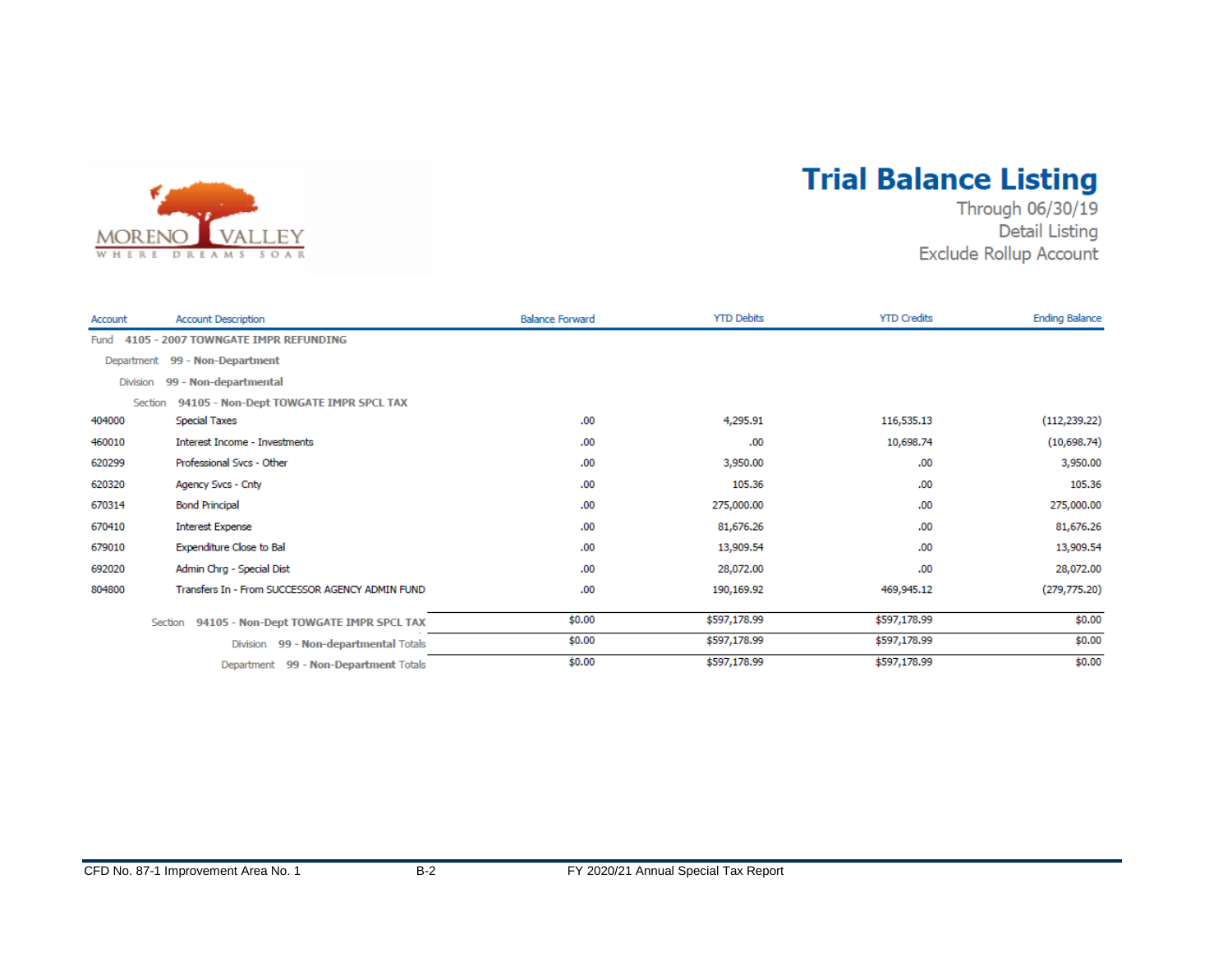#### <span id="page-23-0"></span>**Appendix C: Debt Service Schedule**

#### **CITY OF MORENO VALLEY COMMUNITY FACILITIES DISTRICT NO. 87-1 (TOWNGATE) IMPROVEMENT AREA NO. 1 SPECIAL TAX REFUNDING BONDS**

| Dated Date            | 29-Nov-07 | Last Maturity | 1-Oct-23 |
|-----------------------|-----------|---------------|----------|
| <b>Issue Date</b>     | 29-Nov-07 | First Coupon  | 1-Apr-08 |
| <b>First Maturity</b> | 1-Oct-08  |               |          |

|              |                 | Interest |                    | <b>Total</b>        | Annual              | Principal       |
|--------------|-----------------|----------|--------------------|---------------------|---------------------|-----------------|
| Date         | Principal       | Rate     | Interest           | <b>Debt Service</b> | <b>Debt Service</b> | Remaining       |
|              |                 |          |                    |                     |                     |                 |
| 1-Apr-08     | \$              |          | \$<br>60,994.49    | \$<br>60,994.49     |                     | \$<br>4,075,000 |
| 1-Oct-08     | 220,000         | 3.750%   | 89,991.88          | 309,991.88          | ه "<br>370,986.37   | 3,855,000       |
| 1-Apr-09     |                 |          | 85,866.88          | 85,866.88           |                     | 3,855,000       |
| 1-Oct-09     | 190,000         | 3.900%   | 85,866.88          | 275,866.88          | 361,733.76          | 3,665,000       |
| 1-Apr-10     |                 |          | 82,161.88          | 82,161.88           |                     | 3,665,000       |
| $1-Oct-10$   | 195,000         | 4.050%   | 82,161.88          | 277,161.88          | 359,323.76          | 3,470,000       |
| 1-Apr-11     |                 |          | 78,213.13          | 78,213.13           |                     | 3,470,000       |
| 1-Oct-11     | 205,000         | 4.150%   | 78,213.13          | 283,213.13          | 361,426.26          | 3,265,000       |
| 1-Apr-12     |                 |          | 73,959.38          | 73,959.38           |                     | 3,265,000       |
| $1-Oct-12$   | 210,000         | 4.000%   | 73,959.38          | 283,959.38          | 357,918.76          | 3,055,000       |
| $1-Apr-13$   |                 |          | 69,759.38          | 69,759.38           |                     | 3,055,000       |
| $1-Oct-13$   | 220,000         | 4.100%   | 69,759.38          | 289,759.38          | 359,518.76          | 2,835,000       |
| $1-Apr-14$   |                 |          | 65,249.38          | 65,249.38           |                     | 2,835,000       |
| $1-Oct-14$   | 230,000         | 4.200%   | 65,249.38          | 295,249.38          | 360,498.76          | 2,605,000       |
| 1-Apr-15     |                 |          | 60,419.38          | 60,419.38           |                     | 2,605,000       |
| $1-Oct-15$   | 240,000         | 4.250%   | 60,419.38          | 300,419.38          | 360,838.76          | 2,365,000       |
| 1-Apr-16     |                 |          | 55,319.38          | 55,319.38           |                     | 2,365,000       |
| $1-Oct-16$   | 250,000         | 4.375%   | 55,319.38          | 305,319.38          | 360,638.76          | 2,115,000       |
| 1-Apr-17     |                 |          | 49,850.63          | 49,850.63           |                     | 2,115,000       |
| 1-Oct-17     | 260,000         | 4.500%   | 49,850.63          | 309,850.63          | 359,701.26          | 1,855,000       |
| $1-Apr-18$   |                 |          | 44,000.63          | 44,000.63           |                     | 1,855,000       |
| $1-Oct-18$   | 275,000         | 4.600%   | 44,000.63          | 319,000.63          | 363,001.26          | 1,580,000       |
| 1-Apr-19     |                 |          | 37,675.63          | 37,675.63           |                     | 1,580,000       |
| $1-Oct-19$   | 290,000         | 4.700%   | 37,675.63          | 327,675.63          | 365, 351.26         | 1,290,000       |
| 1-Apr-20     |                 |          | 30,860.63          | 30,860.63           |                     | 1,290,000       |
| 1-Oct-20     | 300,000         | 4.700%   | 30,860.63          | 330,860.63          | 361,721.26          | 990,000         |
| 1-Apr-21     |                 |          | 23,810.63          | 23,810.63           |                     | 990,000         |
| 1-Oct-21     | 315,000         | 4.750%   | 23,810.63          | 338,810.63          | 362,621.26          | 675,000         |
| 1-Apr-22     |                 |          | 16,329.38          | 16,329.38           |                     | 675,000         |
| 1-Oct-22     | 330,000         | 4.800%   | 16,329.38          | 346,329.38          | 362,658.76          | 345,000         |
| 1-Apr-23     |                 |          | 8,409.38           | 8,409.38            |                     | 345,000         |
| $1-Oct-23$   | 345,000         | 4.875%   | 8,409.38           | 353,409.38          | 361,818.76          |                 |
| <b>Total</b> | \$<br>4,075,000 |          | \$<br>1,714,757.77 | \$<br>5,789,757.77  | \$<br>5,789,757.77  |                 |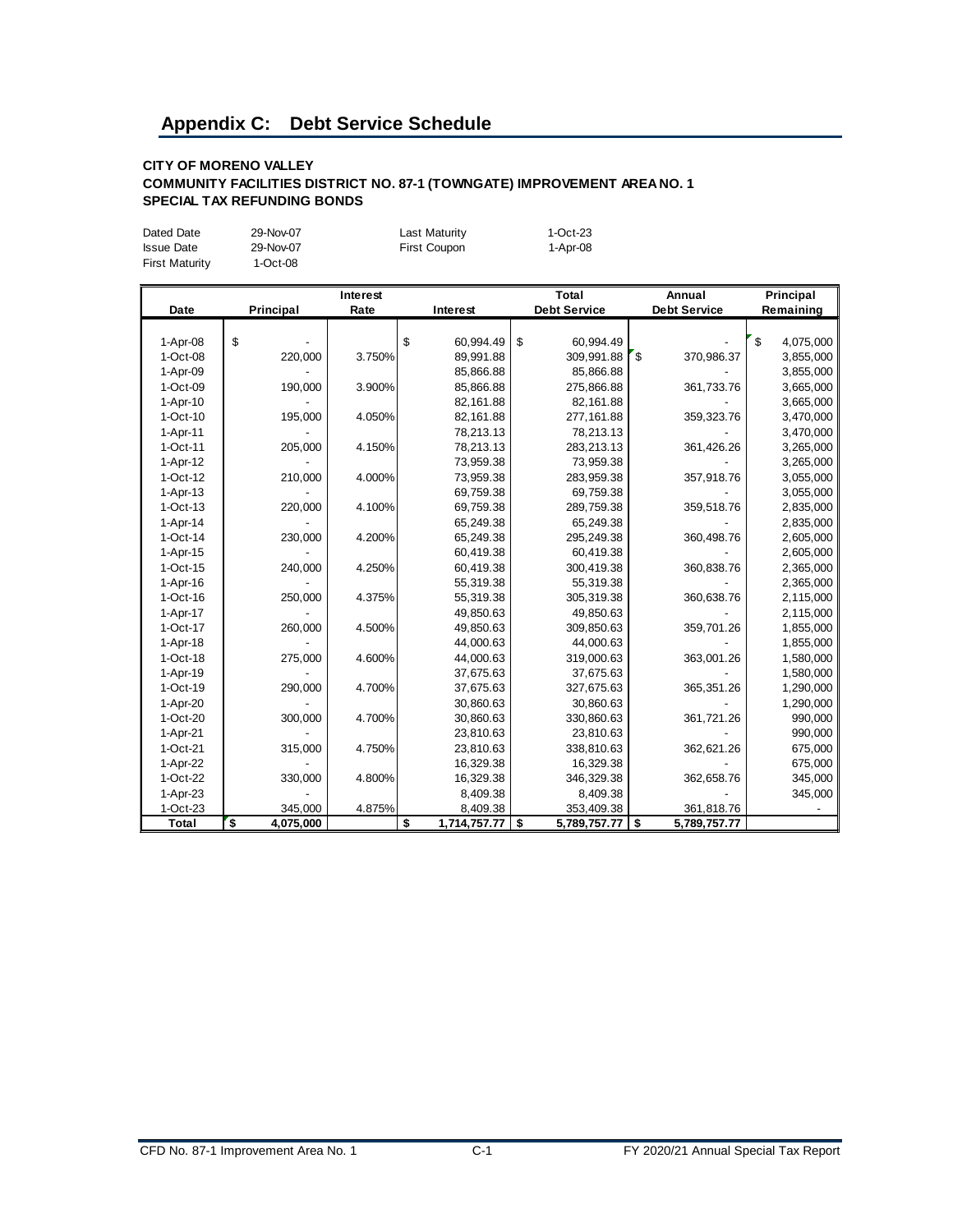<span id="page-24-0"></span>